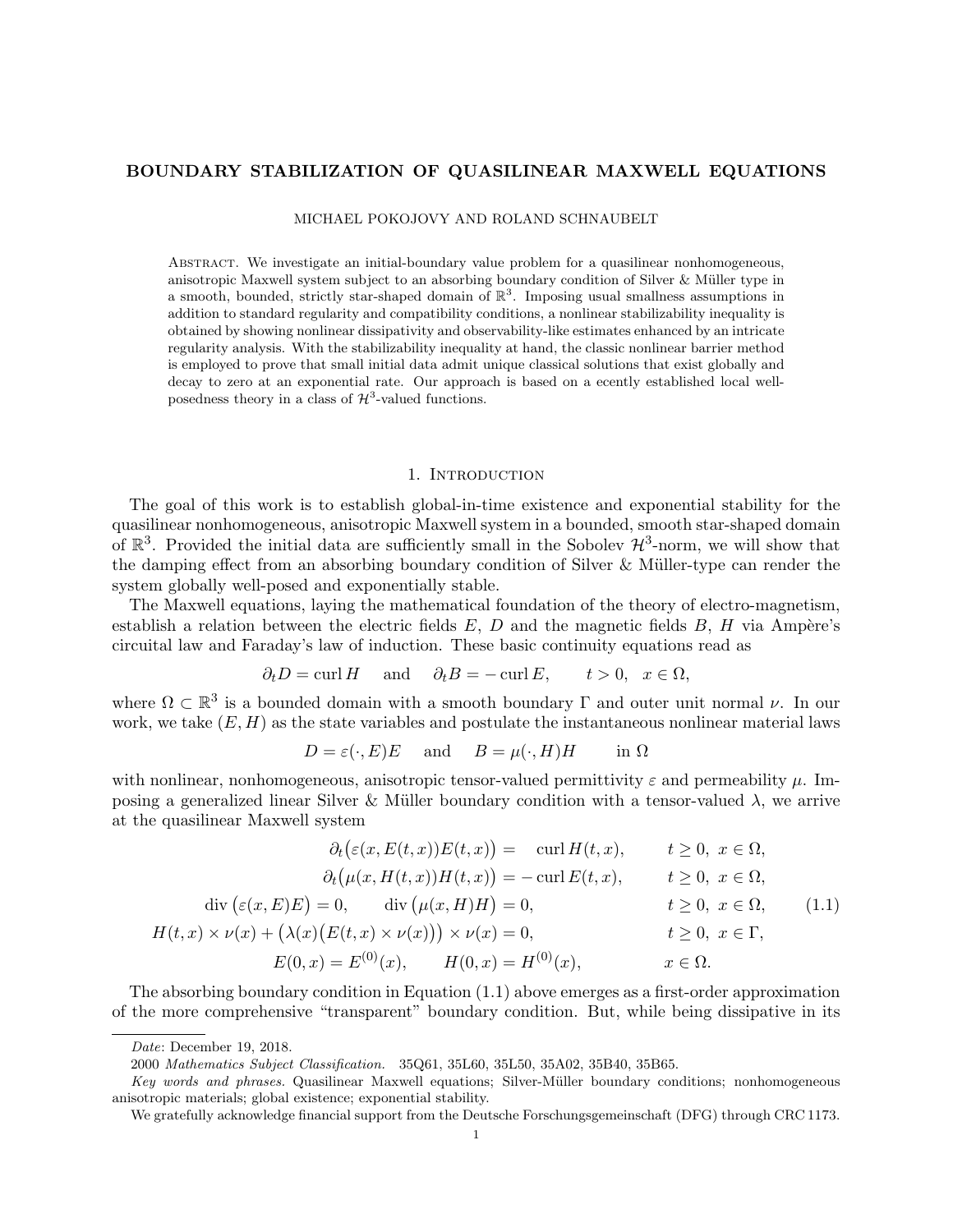nature, in contrast to the latter condition, Silver  $\&$  Müller-type boundary conditions (sometimes [48] also – somewhat inadequately [5] – referred to as "impedance boundary conditions") account for the waves being reflected back into the domain (cf. [17, p. 136]). From the physical point of view, such boundary conditions model the process of how electromagnetic waves are scattered by an obstacle  $\Omega$  under the assumption that the underlying medium does not allow for deep penetration of the wave (cf.  $[9, p. 20]$ ).

The solenoidality condition or the divergence-freeness of  $E$  and  $H$  express the absence of electric and magnetic charges in the medium, which is true in any physical environment for the magnetic charges. This condition excludes certain non-zero equilibrium states of the system. Because of the absence of interior conductivity or currents, the solenoidality conditions in Equation (1.1) are uniquely related to the so-called "initial solenoidality"

$$
\operatorname{div}\left(\varepsilon(\cdot, E^{(0)})E^{(0)}\right) = 0, \qquad \operatorname{div}\left(\mu(\cdot, H^{(0)})H^{(0)}\right) = 0 \qquad \text{in } \Omega. \tag{1.2}
$$

Provided the sytem (1.1) possesses a regular solution, the solenoidality condition in the fourth equation of (1.1) trivially yields the initial solenoidality (1.2). Vice versa, applying the div-operator to the first two equations in  $(1.1)$  and recalling the distributional identity div curl  $= 0$ , the solenoidality conditions of (1.1) follow (cf. [58, Lemma 7.25]). Therefore, in the following, we will be freely switching between the two equivalent conditions.

Since we are interested in classical  $\mathcal{H}^3$ -valued solutions, it is natural to expect that both regularity and compatibility conditions are to be imposed. Indeed, given a smooth solution on a closed timespace cylinder, an obvious requirement is that all response tensors (i.e.,  $\varepsilon$ ,  $\mu$  and  $\lambda$ ), the initial data  $(E^{(0)}, H^{(0)})$  and the boundary  $\Gamma$  are smooth. Further, the higher-order time derivatives of the solution at  $t = 0$  are expected to satisfy the boundary conditions translating into compatibility conditions on the initial data. These have been described in the recent well-posedness study [52]. Unless the nonlinear response tensors  $\varepsilon$  and  $\mu$  are globally positive definite, the smallness of the solution and thus the initial data, is also necessary to preserve the "hyperbolicity" of the system (1.1). Last but not least, appropriate symmetry conditions on the response tensors along with a "tangentiality" condition (cf. Section 2) on the tensor field  $\lambda$  are required.

Turning to global solutions, a uniform stabilization mechanism in the system (1.1) needs to be discovered to pave the way for a reasonable long-time analysis. In contrast to semilinear problems, uniform stability is often the only way to global existence, especially for hyperbolic problems. In bounded domains, it is the exponential stability that furnishes the global existence of smooth solutions originating in a vicinity of a stable equilibrium [21, 30, 31, 32, 38, 42]. In the full space  $\mathbb{R}^d$ , dispersive estimates are the path to the long-time existence [36, 37, 40, 41, 49, 50, 56]. In case a (too) weak solution concept is employed [13, 57] or there is little to no dissipation (even in a smooth solution class)  $\ket{1, 2, 3, 4, 22}$ , blow-ups are known to occur in finite time – both for large and small data, often independently of whether the initial data are smooth or compactly supported, etc.

In view of the dissipation present in the Maxwell system (1.1) at the basic energy level and rooted in its absorbing boundary condition, the question arises whether this dissipative mechanism is sufficiently strong to drive the system to the zero equilibrium. In this paper, we give a positive answer to this question in strongly star-shaped bounded  $C^5$ -domains  $\Omega$  of  $\mathbb{R}^3$  – provided the initial data are small in  $\mathcal{H}^3(\Omega)$  and satisfy the compatibility conditions (2.9) introduced in Section 2 to follow. Our stability proof will heavily rely on the local well-posedness theory, in particular, the a priori estimates, recently established in [52] and a mixture of energy methods and control-theoretic techniques such as Rellich multipliers for proving observability/stabilizability, etc. The core step of our reasoning is a refined regularity analysis based on div-curl "elliptic" theory.

We continue with a brief literature review accompanied by a general discussion. Maxwell equations (1.1) with symmetric and positive definite  $\partial_E(\varepsilon(\cdot,E)E)$  and  $\partial_H(\mu(\cdot,H)H)$  can be viewed as a first-order quasilinear symmetric hyperbolic system. Due to their generality and ubiquity in mathematical physics, these systems have drawn major attention in the literature. In the full space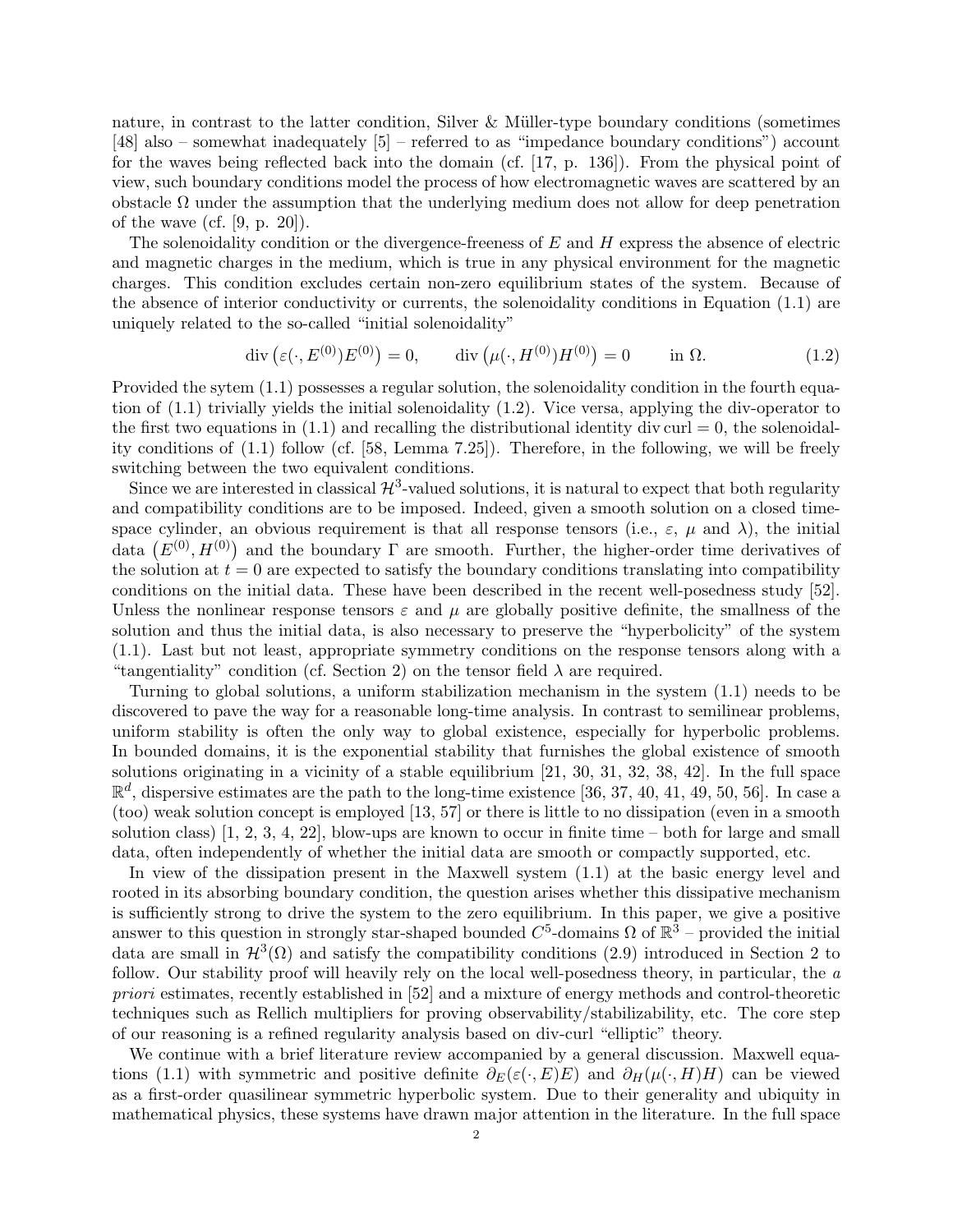$\Omega = \mathbb{R}^d$ , a well-posedness theory due to Kato [23] is known. Applied to Equation (1.1), it furnishes the existence of a local-in-time  $\mathcal{H}^3$ -valued solution. As for the global existence, for the quasilinear Maxwell system, we are only aware of very few results [37, 49, 56] on the full space  $\Omega = \mathbb{R}^3$  that establish global existence and uniform stability of smooth solutions to small initial data. These studies have at their heart dispersive estimates which are not available on bounded domains. On the other hand, a blow-up behavior in  $\mathcal{H}(\text{curl})$  under various boundary conditions has recently been shown in [13], whereas blow-up in  $W^{1,\infty}(\Omega)$  has been known since a long time, cf. [1].

Turning to domains with boundary, numerous solution theories are available [7, 20, 24, 46, 51, 54, 55]. However, due to the characteristicity of the boundary symbol associated with (1.1) (cf. [58, 60] for the case of a perfect conductor), a regularity loss in the normal direction possibly occurs making only few of these theories (e.g., [20, 55]) applicable. The additional price to pay is that a cumbersome framework of weighted Sobolev spaces of very high order needs to be employed greatly reducing the practical applicability of these results. While the existence (without uniqueness or continuous dependence on the data) for Maxwell system (1.1) has been established in the early work [48], the full Hadamard well-posedness in  $\mathcal{H}^3$  for perfectly conducting boundary conditions [58, 59, 60], conservative interface conditions [53] or absorbing boundary conditions [52] as in Equation (1.1) have only been proved very recently. We will strongly rely on [52] in this paper.

In our main Theorem 2.2, we demonstrate that local  $\mathcal{H}^3$ -valued solutions to (1.1) can be globally extended and decay exponentially to zero in the same topology under a smallness assumption on the initial data (in addition to natural comptability conditions). In addition, we assume that the domain  $\Omega$  is strictly star-shaped and the space derivatives of  $\varepsilon(x, 0)$  and  $\mu(x, 0)$  satisfy the lower bound (2.24). The long-time behavior of Maxwell system has been extensively investigated in recent literature (see, e.g., [6, 15, 17, 18, 19, 25, 27, 43, 44, 45, 47] and references therein). In all of these works, the authors restrict their attention to linear permittivity and permeability responses, often homogeneous or isotropic ones, rendering the problem linear or semilinear. In contrast, our problem (1.1) is genuinely quasilinear with the only dissipativity source entering the system through the Silver  $&$  Müller-type boundary condition. To the best of our knowledge, apart from our companion paper [30] for the case of interior conductivity and perfectly conducting boundary conditions, no global results on quasilinear Maxwell systems in domains with boundary are available.

In the linear situation, the aforementioned asymptotic results are furnished by an dissipativity inequality coupled with an observability-type estimate providing a lower bound on the dissipation. We refer the reader to [25] for the case of scalar, constant  $\varepsilon, \mu, \lambda$ ; [17, 18] for x-dependent scalar  $\varepsilon, \mu$  and nonlinear x-independent scalar  $\lambda$ ; [43] for the case of  $(t, x)$ -dependent scalar  $\varepsilon, \mu$  and nonlinear x-dependent scalar  $\lambda$ ; [6] for general nonohomogeneous, anisotropic  $\varepsilon, \mu$  and nonlinear x-independent scalar  $\lambda$  and a nonlinear boundary feedback, etc. The use of Rellich multipliers in the present paper is motivated by the linear observability result [16].

In our nonlinear situation, given the initial data are small, the perturbation terms also remain small till a certain time, but the smallness is only guaranteed in much stronger norms than those controlled by the dissipation. Hence, a rather elaborated regularity theory needs to be developed to close the regularity gap – and, even beyond that, with constants independent of the time interval length. Namely, for  $k \in \{0, 1, 2\}$ , the  $\mathcal{H}^{3-k}(\Omega)$ -norms of  $\partial_t^k(E, H)$  need to be estimated by the  $L^2$ -norm of  $(\partial_t^l(E, H))_{l \in \{0,1,2,3\}}$ , plus superlinear error terms. This fact is established in our core Proposition 4.1 which is proved in Section 6 based on theory developed in Section 5. There we show an "elliptic" regularity result (essentially due to [12]), which allows us to reconstruct the full  $\mathcal{H}^1(\Omega)$ norm of  $(E,H)$  from the  $L^2(\Omega)$ -norms of  $\mathrm{curl}(E,H)$  and  $\mathrm{div}(\varepsilon E,\mu H)$  as well as the  $\mathcal{H}^{1/2}(\Gamma)$ -norm of the boundary data. In contrast to our earlier work [30], due to the absence of the electric resistance term, solenoidality properties are available both for  $E$  and  $H$ , which facilitates the application of this fact. However, higher-order normal derivatives cannot be controlled in this way since they destroy the boundary condition. Instead, the required normal regularity has to be deduced from the evolution and divergence equations in (1.1), using ideas as in [30]. Appropriate localization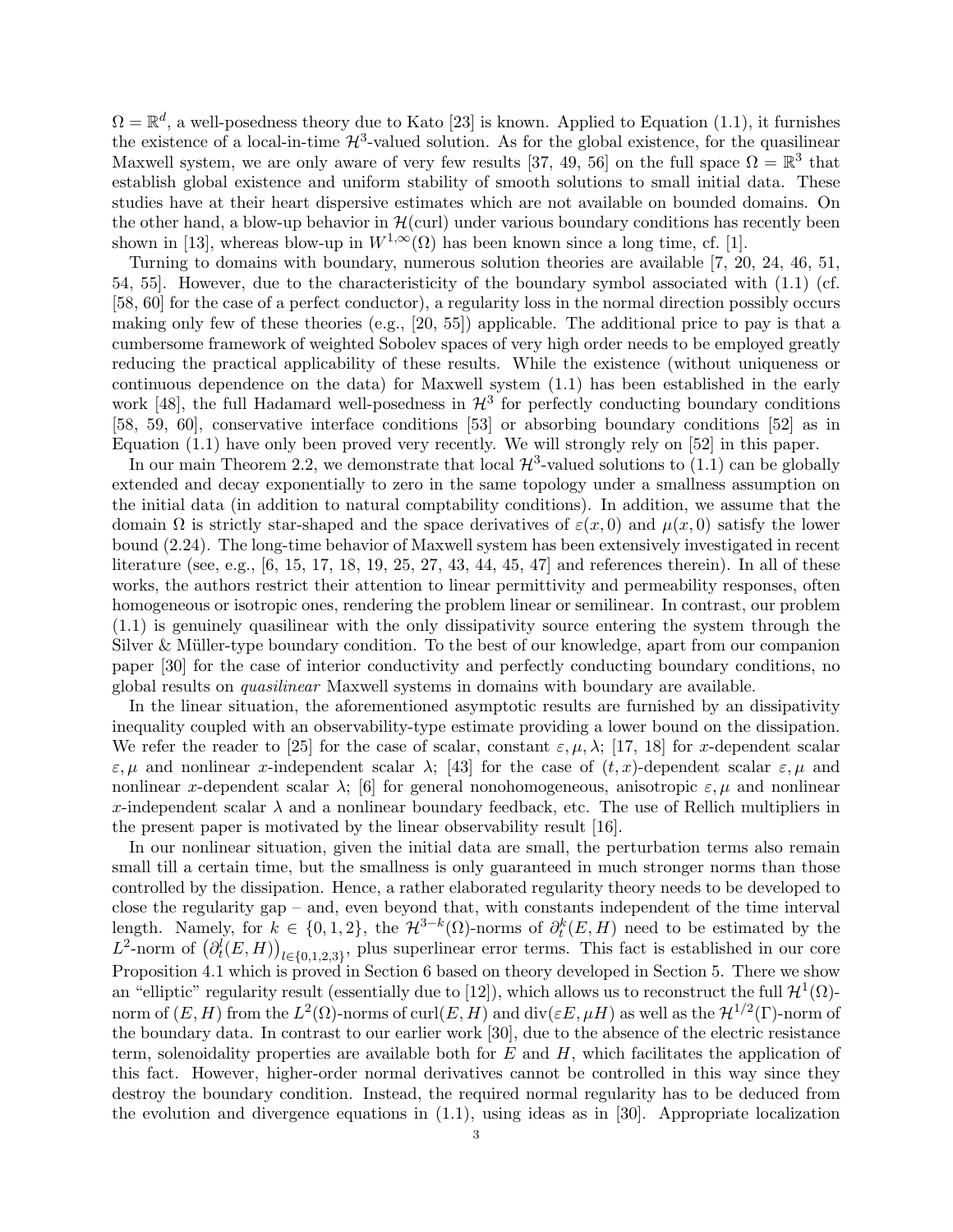techniques in a boundary collar also need to be employed. Along this way, both anisotropy and inhomogeneity impose an additional challenge. Paired with the dissipativity/observability estimates of Propositions 3.1 & Corollary 3.5, the regularity boost of Proposition 4.1 furnishes the nonlinear stabilizability estimate of Proposition 4.2. Then our main result from Theorem 2.2 is a direct consequence of the standard barrier method (cf. [30, 31, 32, 38, 42], etc.).

In the next section we discuss basic notation & results and present our main Theorem 2.2. The energy and observability-type estimates are proved in Section 3. In Section 4 we state the crucial regularity result of Proposition 4.1 before we establish Theorem 2.2. The proof of this proposition is based on various auxiliary results discussed in Section 5. The technically most demanding part is Section 6, where Proposition 4.1 is shown.

# 2. Problem Settings and Main Results

Throughout this paper, let  $\Omega \subset \mathbb{R}^3$  be a bounded domain with a  $C^5$ -boundary  $\Gamma := \partial\Omega$  and the unit outer normal vector  $\nu: \Gamma \to \mathbb{R}^3$ .

For an arbitrary, but fixed  $T > 0$ , let  $J = J_T = [0, T]$  denote the time interval, while  $\Omega_T = (0, T) \times$  $\Omega$  and  $\Gamma_T = (0, T) \times \Gamma$  stand for the interior and the lateral boundary of the time-space cylinder, respectively. For the sake of brevity and convenience, we will often make no distinction between respective spaces of scalar and vector-valued functions, e.g.,  $L^2(\Omega)$  and  $(L^2(\Omega))^3 \simeq L^2(\Omega,\mathbb{R}^3)$ , etc. Further, we will frequently omit the domain of integration and merely write  $\mathcal{H}^k$  in lieu of  $\mathcal{H}^k(\Omega)$ , etc., in case the domain is unambiguously clear from the context. We will always employ the standard Lebesgue measure on open domains of  $\mathbb{R}^3$  and the associated surface measure on smooth oriented surfaces  $\Gamma$  in  $\mathbb{R}^3$ . In both cases, these measures will be denoted as dx in respective volumetric or surface integrals.

Our central assumptions employed throughout the paper are the regularity and uniform positivity conditions of the material tensors

$$
\varepsilon, \mu \in C^{3}(\overline{\Omega} \times \mathbb{R}^{3}, \mathbb{R}^{3 \times 3}_{sym}), \quad \lambda \in C_{\tau}^{3}(\Gamma, \mathbb{R}^{3 \times 3}_{sym}), \n\varepsilon(x, 0) \ge 2\eta I, \quad \mu(x, 0) \ge 2\eta I \quad \text{for all } x \in \overline{\Omega} \quad \text{and} \quad \lambda(x) \ge \eta I \quad \text{for all } x \in \Gamma
$$
\n(2.1)

for some constant  $\eta > 0$ , where I stands for the  $(3 \times 3)$ -identity matrix. The space  $C^3(\overline{\Omega})$  denotes the space of (here: tensor-valued) functions, which – along with their derivatives up to order three possess continuous extensions onto  $\overline{\Omega}$ . Likewise,  $C^3_\tau(\Gamma) := C^3(\Gamma) \cap L^2_\tau(\Gamma)$  (cf. Equation (2.5)) is the space of "tangential" tensor-valued functions  $\alpha$  such that  $\text{im}_{\alpha(x)} (\text{span}\{\nu\}^{\perp}) \subset \text{span}\{\nu\}^{\perp}$  for all  $x \in \Gamma$ .

Next, following [30], we introduce matrix-valued "linearizations"  $\varepsilon^d$  and  $\mu^d$  of  $\varepsilon$  and  $\mu$  via

$$
\varepsilon_{jk}^{\mathrm{d}}(x,\xi) = \varepsilon_{jk}(x,\xi) + \sum_{l=1}^{3} \partial_{\xi_k} \varepsilon_{jl}(x,\xi) \xi_l, \qquad \mu_{jk}^{\mathrm{d}}(x,\xi) = \mu_{jk}(x,\xi) + \sum_{l=1}^{3} \partial_{\xi_k} \mu_{jl}(x,\xi) \xi_l
$$

for  $x \in \overline{\Omega}$ ,  $\xi \in \mathbb{R}^3$  and  $j, k \in \{1, 2, 3\}$ , which will be used to express the time-derivatives of the lefthand sides of the first two equations in (1.1). We further impose the following additional regularity and symmetry conditions:

$$
\partial_{\xi} \varepsilon, \partial_{\xi} \mu \in C^{3}(\overline{\Omega} \times \mathbb{R}^{3}, \mathbb{R}^{3 \times 3}), \quad \varepsilon^{d} = (\varepsilon^{d})^{\top}, \quad \text{and} \quad \mu^{d} = (\mu^{d})^{\top},
$$
\n(2.2)

where  $(\cdot)^{\top}$  denotes the standard matrix transposition operator.

The continuity of respective functions along with assumptions (2.1) furnish the existence of a (possibly) small radius  $\tilde{\delta} \in (0,1]$  such that the following "local positivity" condition

$$
\varepsilon(x,\xi) \ge \eta I, \quad \mu(x,\xi) \ge \eta I, \quad \varepsilon^{\mathrm{d}}(x,\xi) \ge \eta I, \quad \mu^{\mathrm{d}}(x,\xi) \ge \eta I \tag{2.3}
$$

holds true for all  $\xi \in \mathbb{R}^3$  with  $|\xi| \leq \tilde{\delta}$  uniformly in  $x \in \overline{\Omega}$ .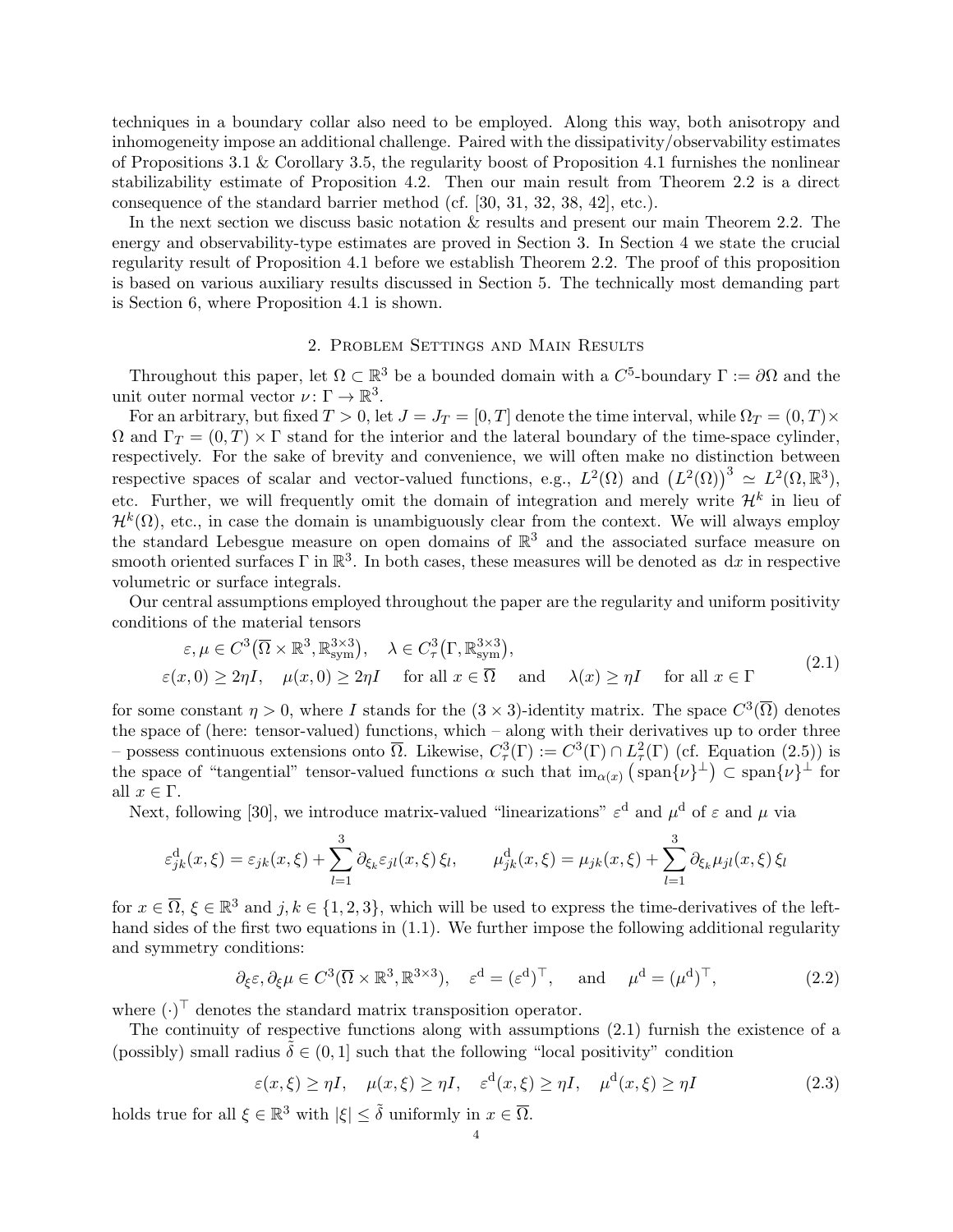Remark 2.1. The class of functions satisfying our assumptions (2.1) and (2.2) is non-trivial. Indeed, apart from obvious linear candidates, physically relevant instances of genuinely nonlinear tensor responses – both isotropic and anisotropic – can be found in [30, Example 2.1]. For further examples, we refer the reader to the monograph [39].

Continuing, for a smooth vector field u, let  $\text{tr}_n u$  be the trace of the normal component  $u \cdot \nu$  on Γ of u, while tr<sub>t</sub> u denotes the tangential trace  $u \times \nu$  of u on Γ. The tangential component

$$
\nu \times (\text{tr}_t u) = \text{tr } u - (\text{tr}_n u)\nu \tag{2.4}
$$

of the full trace tr u will similarly be denoted as  $tr_{\tau}$ . By well-known results (cf. Theorems IX.1.1) and IX.1.2 in  $[14]$ , the (linear) mappings

$$
tr_n
$$
:  $\mathcal{H}(\text{div}) \to \mathcal{H}^{-1/2}(\Gamma)$  and  $tr_t$ :  $\mathcal{H}(\text{curl}) \to (\mathcal{H}^{-1/2}(\Gamma))^3$ 

are continuous. Here, the Hilbert spaces

$$
\mathcal{H}(\text{curl}) = \left\{ u \in \left( L^2(\Omega) \right)^3 \mid \text{curl } u \in \left( L^2(\Omega) \right)^3 \right\} \quad \text{and} \quad \mathcal{H}(\text{div}) = \left\{ u \in \left( L^2(\Omega) \right)^3 \mid \text{div } u \in L^2(\Omega) \right\}
$$

are equipped with the natural inner products. Similarly, following [45, Equation (2.12)], we define the "tangential"  $L^2$ -space

$$
L^2(\Gamma) = \left\{ v \in \left( L^2(\Gamma) \right)^3 \middle| \, v \cdot \nu = 0 \quad \text{on } \Gamma \right\} \tag{2.5}
$$

endowed with the standard  $L^2$ -inner product.

In this paper, we are interested in classical solutions

$$
(E, H) \in \bigcap_{k=0}^{3} C^{k}([0, T_{\max}), (\mathcal{H}^{3-k}(\Omega))^6) =: G^{3}([0, T_{\max})) = G^{3}.
$$
 (2.6)

The space  $\mathcal{H}^{3}(\Omega)$  in the equation above is known to be the optimal integer-order Sobolev space for  $E(t)$ ,  $H(t)$  from the quasilinear Maxwell system (1.1), cf. [58]. Provided the  $C^2$ -regularity of solutions at  $t = 0$ , the boundary conditions in the third equation in (1.1) need to be satisfied by respective time-derivates of  $(E, H)$  at time  $t = 0$ . These facts translate into usual "compatibility" conditions" naturally arising when treating quasilinear problems. To express these conditions in terms of the initial data  $(E^{(0)}, H^{(0)})$ , we let  $E^{(0)}, H^{(0)} \in (\mathcal{H}^3(\Omega))^3$  and introduce the vector fields

$$
E^{(1)} = (\varepsilon^{d}(E^{(0)}))^{-1} \operatorname{curl} H^{(0)}, \qquad H^{(1)} = -(\mu^{d}(H^{(0)}))^{-1} \operatorname{curl} E^{(0)},
$$
  
\n
$$
E^{(2)} = (\varepsilon^{d}(E^{(0)}))^{-1} \left[ \operatorname{curl} H^{(1)} - (\nabla_{E} \varepsilon^{d}(E^{(0)}) E^{(1)}) \cdot E^{(1)} \right],
$$
  
\n
$$
H^{(2)} = -(\mu^{d}(H^{(0)}))^{-1} \left[ \operatorname{curl} E^{(1)} + (\nabla_{H} \mu^{d}(H^{(0)}) H^{(1)}) \cdot H^{(1)} \right]
$$
\n(2.7)

as formal representations of  $\partial_t(E(t), H(t))|_{t=0}$  for  $k \in \{1, 2\}$ , where we used the convention

$$
\left( (\nabla A)\xi \cdot \eta \right)_j = \left( \sum_{i,k} \partial_i A_{jk} \xi_k \eta_i \right)_j. \tag{2.8}
$$

With the notation from Equations (2.7), for  $k \in \{0, 1, 2\}$  we obtain the following compatibility and initial solenoidality conditions

$$
\operatorname{tr}_t H^{(k)} + \operatorname{tr}_t \left( \lambda \operatorname{tr}_t E^{(k)} \right) = 0 \quad \text{on } \Gamma, \qquad \operatorname{div} \left( \varepsilon(E^{(0)}) E^{(0)} \right) = \operatorname{div} \left( \mu(H^{(0)}) H^{(0)} \right) = 0 \quad \text{on } \Omega. \tag{2.9}
$$

We will proceed by invoking the local well-posedness theory recently developed in [52]. Introducing the constant

$$
\delta_0 = \min\{1, \tilde{\delta}/C_S\},\
$$

where  $C_S$  denotes the norm of the Sobolev embedding  $\mathcal{H}^2(\Omega) \hookrightarrow L^{\infty}(\Omega)$ , we select numbers  $T > 0$ and  $\delta \in (0, \delta_0]$ . The (small) parameter  $\delta > 0$  will be chosen appropriately in subsequent proofs. Under the regularity and positivity conditions  $(2.1)$ – $(2.3)$ , the local well-posedness result in [52,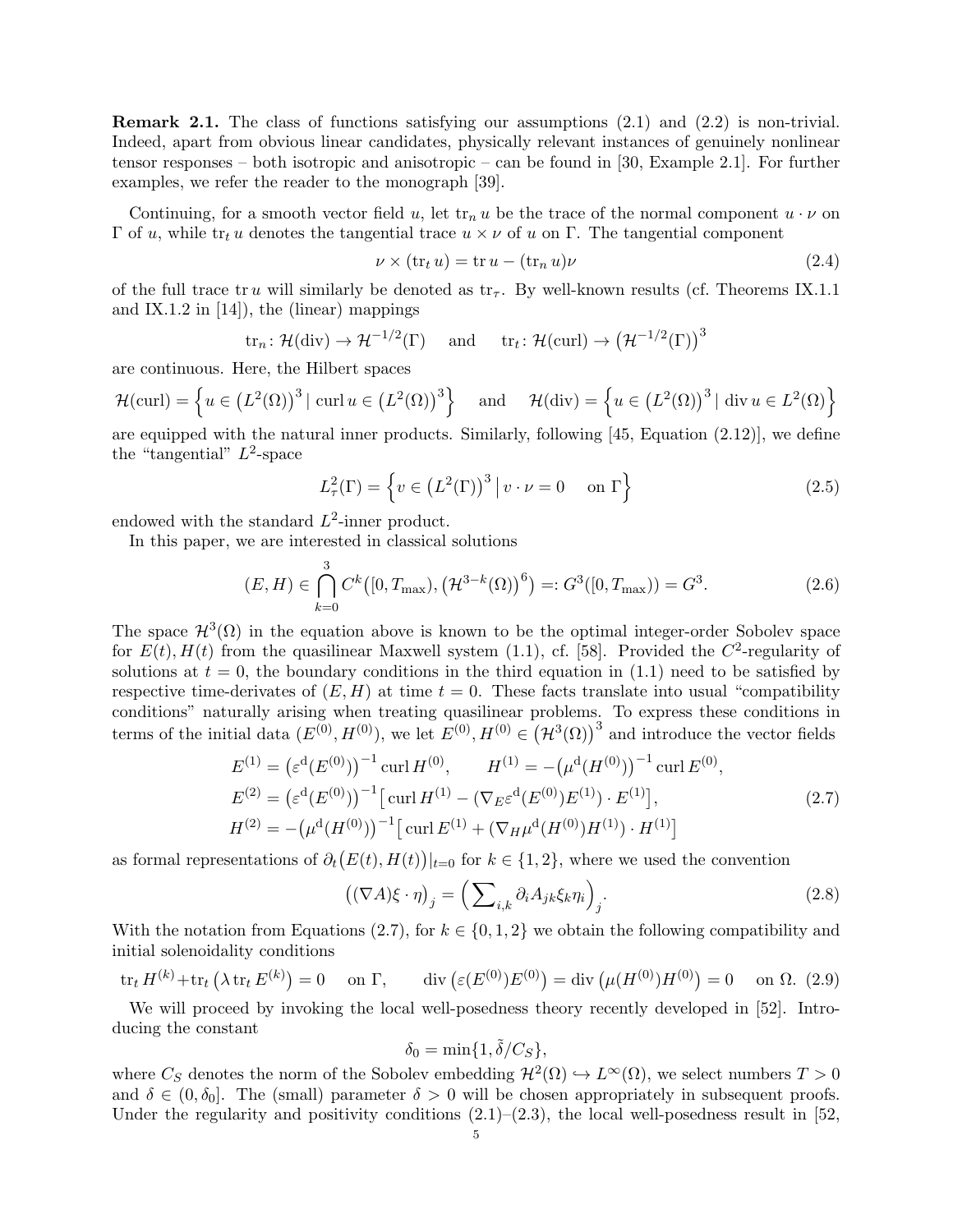Theorem 6.4] furnishes the existence of a (small) maximal radius  $r(T, \delta) \in (0, r(T, \delta_0)]$  such that for all radii  $r \in (0, r(T, \delta))$  and initial data  $E^{(0)}, H^{(0)} \in (\mathcal{H}^3(\Omega))^3$  satisfying the compatibility conditions (2.9) and the smallness assumption

$$
||E^{(0)}||_{\mathcal{H}^{3}(\Omega)}^{2} + ||H_{0}||_{\mathcal{H}^{3}(\Omega)}^{2} \leq r^{2},
$$
\n(2.10)

there exists a unique classical solution  $(E, H) \in G^3([0, T_{\text{max}}))$  (see  $(2.6)$ ), to the quasilinear Maxwell system (1.1) up to a maximal existence time  $T_{\text{max}} \in (T, \infty]$ . Further, the fields  $(E, H)$  have tangential traces in  $\mathcal{H}^3(\Gamma_{T'})$  for  $T' < T_{\text{max}}$  and satisfy the estimate

$$
\max_{k \in \{0,1,2,3\}} \max_{t \in [0,T]} \left( \left\| \partial_t^k E(t) \right\|_{\mathcal{H}^{3-k}(\Omega)}^2 + \left\| \partial_t^k H(t) \right\|_{\mathcal{H}^{3-k}(\Omega)}^2 \right) \le \delta^2 \le 1 \tag{2.11}
$$

along with the solenoidality condition

$$
\operatorname{div}\left(\varepsilon(\cdot,E(t))E(t)\right) = 0, \qquad \operatorname{div}\left(\mu(\cdot,H(t))H(t)\right) = 0 \qquad \text{in } \Omega \tag{2.12}
$$

for all  $t \in [0, T_{\text{max}}) =: J_{\text{max}}$ . Here and in the sequel, we often view vector fields  $E(t, \cdot)$ , etc., as a Hilbert space element and write  $E(t)$ , etc. As noted in the introduction, condition (2.12), i.e., the third equation in  $(1.1)$ , easily follows from the initial solenoidality assumption in Equation  $(1.2)$ and the first two lines of (1.1), cf. [58, Lemma 7.25].

The a priori bound  $(2.11)$  will repeatedly be invoked throughout the article either explicitly or implicitly. This inequality will prove essential for treating the nonlinearity as it both provides a uniform bound on the solution and furnishes its smallness. Moreover, in view of assumption (2.11), it guarantees the "hyperbolicity" of the system by preserving the uniform positive definiteness of respective nonlinear tensors  $\varepsilon(\cdot, E(t))$  and  $\mu(\cdot, H(t))$  everywhere in  $\Omega$  for  $t \in [0, T]$ , which is indispensable both for the local existence and the global stability of regular solutions.

Fixing now  $T = 1$ , we obtain  $r(\delta) := r(1, \delta)$ . Given arbitrary initial data fields  $(E^{(0)}, H^{(0)})$ satisfying the comptability conditions (2.9) and the smallness assumption (2.10), we introduce the final time

$$
T_* = \sup \{ T \in [1, T_{\text{max}}) \, | \,\text{global bound (2.11) is valid for } t \in [0, T] \}. \tag{2.13}
$$

Hence, the estimate (2.11) holds true on  $[0, T_*) =: J_*$ . Unless  $T_* < \infty$ , the blow-up condition in [52, Theorem 6.4] implies  $T_{\text{max}} > T_*$  and, therefore, by continuity provided by  $G^3$ ,

$$
z(T_*) := \max_{k \in \{0, 1, 2, 3\}} \left( \left\| \partial_t^k E(T_*) \right\|_{\mathcal{H}^{3-k}(\Omega)}^2 + \left\| \partial_t^k H(T_*) \right\|_{\mathcal{H}^{3-k}(\Omega)}^2 \right) = \delta^2. \tag{2.14}
$$

To study the regularity of  $(E, H)$ , we need to proceed to time-differentiated versions of Equation (1.1). To this end, letting

$$
\widehat{\varepsilon}_k = \begin{cases} \varepsilon(\cdot, E), & k = 0, \\ \varepsilon^{\mathbf{d}}(\cdot, E), & k \in \{1, 2, 3\}, \end{cases} \qquad \widehat{\mu}_k = \begin{cases} \mu(\cdot, H), & k = 0, \\ \mu^{\mathbf{d}}(\cdot, H), & k \in \{1, 2, 3\}, \end{cases}
$$
(2.15)

we arrive at the non-homogeneous system

$$
\partial_t(\widehat{\varepsilon}_k \partial_t^k E) = \operatorname{curl} \partial_t^k H - \partial_t f_k, \qquad t \in J_{\text{max}}, \ x \in \Omega, \n\partial_t(\widehat{\mu}_k \partial_t^k H) = -\operatorname{curl} \partial_t^k E - \partial_t g_k, \qquad t \in J_{\text{max}}, \ x \in \Omega, \n\operatorname{tr}_t \partial_t^k H - \operatorname{tr}_t(\lambda \operatorname{tr}_t \partial_t^k E) = 0, \qquad t \in J_{\text{max}}, \ x \in \Gamma,
$$
\n(2.16)

for  $k \in \{0, 1, 2, 3\}$ , with the commutator terms

$$
f_0 = f_1 = 0, \quad f_2 = (\partial_t \varepsilon^d(\cdot, E))\partial_t E, \quad f_3 = (\partial_t^2 \varepsilon^d(\cdot, E))\partial_t E + 2(\partial_t \varepsilon^d(\cdot, E))\partial_t^2 E,
$$
  
\n
$$
g_0 = g_1 = 0, \quad g_2 = (\partial_t \mu^d(\cdot, H))\partial_t H, \quad g_3 = (\partial_t^2 \mu^d(\cdot, H))\partial_t H + 2(\partial_t \mu^d(\cdot, H))\partial_t^2 H.
$$
\n(2.17)

In a similar fashion, differentiating Equation (2.12), the higher-order solenoidality properties

$$
\operatorname{div}\left(\varepsilon^{\mathbf{d}}(\cdot,E)\partial_t^k E\right) = -\operatorname{div} f_k \quad \text{and} \quad \operatorname{div}\left(\mu^{\mathbf{d}}(\cdot,H)\partial_t^k H\right) = -\operatorname{div} g_k \quad \text{for } k \in \{1,2,3\} \tag{2.18}
$$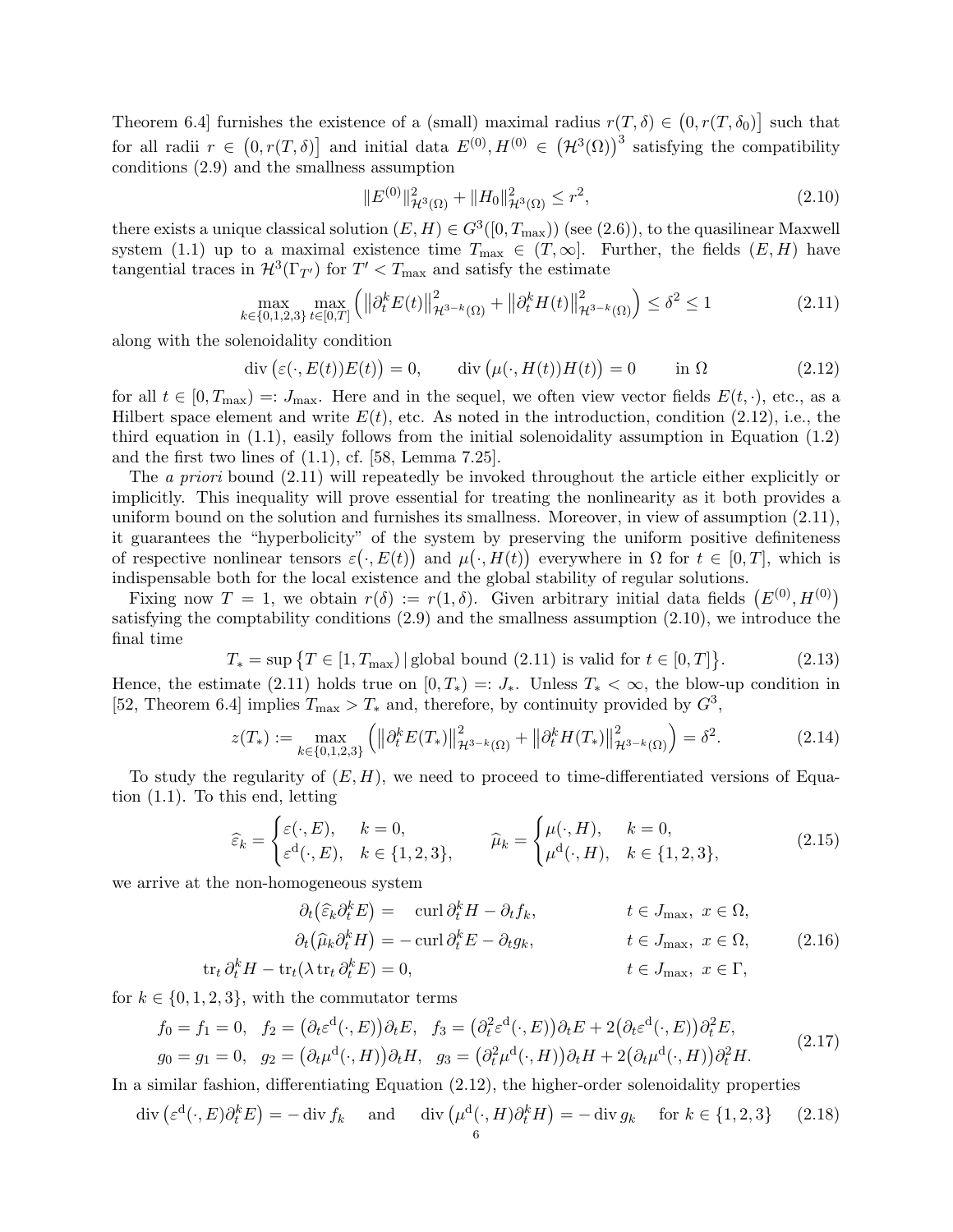emerge. In the latter two equations (2.17) and (2.18), the functions  $\partial_t f_k$ ,  $\partial_t g_k$ , div  $f_k$  and div  $g_k$ belong to  $L^{\infty}(J_*, L^2(\Omega))$  on the strength of the estimate (2.22) stated below. For  $k = 3$ , the first equation in (1.1) is interpreted in  $\mathcal{H}^{-1}(\Omega_T)$ , while the divergence operator in Equation (2.16) is viewed as a map from  $(L^2(\Omega))^3$  into  $\mathcal{H}^{-1}(\Omega)$ . Since the forcing terms belong to  $L^2(\Omega)$ , the traces in Equation (2.16) exist as  $\mathcal{H}^{-1/2}(\Gamma)$ -distributions (cf. [58, Section 2.1]).

To facilitate energy estimates, we also consider the following equivalent version of Equation (2.16):

$$
\varepsilon^{d}(\cdot, E) \partial_{t} (\partial_{t}^{k} E) = \operatorname{curl} \partial_{t}^{k} H - \tilde{f}_{k}, \qquad t \in J_{\text{max}}, \ x \in \Omega, \n\mu^{d}(\cdot, H) \partial_{t} (\partial_{t}^{k} H) = -\operatorname{curl} \partial_{t}^{k} E - \tilde{g}_{k}, \qquad t \in J_{\text{max}}, \ x \in \Omega, \n\downarrow t \in I, \ x \in \Gamma
$$
\n(2.19)

$$
\operatorname{tr}_{t} \partial_{t}^{k} H - \operatorname{tr}_{t} (\lambda \operatorname{tr}_{t} \partial_{t}^{k} E) = 0, \qquad t \in J_{\text{max}}, \ x \in \Gamma,
$$

for  $k \in \{0, 1, 2, 3\}$  with the new commutator terms

$$
\tilde{f}_0 = 0, \qquad \tilde{f}_k = \sum_{j=1}^k {k \choose j} (\partial_t^j \varepsilon^d(\cdot, E)) \partial_t^{k+1-j} E \qquad \text{for } k \in \{1, 2, 3\},
$$
\n
$$
\tilde{g}_0 = 0, \qquad \tilde{g}_k = \sum_{j=1}^k {k \choose j} (\partial_t^j \mu^d(\cdot, H)) \partial_t^{k+1-j} H \qquad \text{for } k \in \{1, 2, 3\}. \tag{2.20}
$$

Continuing, we define higher-order "energies"

$$
e_k(t) = \frac{1}{2} \max_{0 \le j \le k} \left( \left\| \hat{\varepsilon}_k^{1/2} \partial_t^j E(t) \right\|_{L^2(\Omega)}^2 + \left\| \hat{\mu}_k^{1/2} \partial_t^j H(t) \right\|_{L^2(\Omega)}^2 \right), \qquad e := e_3,
$$
  
\n
$$
d_k(t) = \max_{0 \le j \le k} \left\| \lambda^{1/2} \operatorname{tr}_t \partial_t^j E(t) \right\|_{L^2(\Gamma)}^2, \qquad d := d_3,
$$
  
\n
$$
z_k(t) = \max_{0 \le j \le k} \left( \left\| \partial_t^j E(t) \right\|_{\mathcal{H}^{k-j}(\Omega)}^2 + \left\| \partial_t^j H(t) \right\|_{\mathcal{H}^{k-j}(\Omega)}^2 \right), \qquad z := z_3
$$
\n(2.21)

of order  $k \in \{0, 1, 2, 3\}$  for  $t \in J_{\text{max}}$ . The "weight" tensors in the definition of  $e_k$  and  $d_k$  are introduced in light of the energy and observability-type estimates proved in the next section. The "natural" higher-order energies  $e_k$  arise from the basic energy associated with Equation (1.1) and  $(2.19)$ , respectively, the expression  $d_k$  measures the squared norms of boundary damping higherorder temporal derivatives, while  $z_k(t)$  combine both time- and space-higher-order squared norms, which induce the topology on  $G^3$  after taking the maximum over t. Having shown a stabilizability estimate for e and d with an error term involving z, the goal will be to bound z through e by carefully exploiting the structure of the underlying dynamics.

We proceed with useful a priori estimates on various linear and nonlinear quantities involved in our future energy estimates. To this end, here and in the sequel, let  $c_k$  and c denote positive constants independent of  $t \in [0, T_*)$ ,  $T_*$ ,  $\delta \in (0, \delta_0]$ ,  $r \in (0, r(\delta))$ , and the "admissible" initial data  $(E^{(0)}, H^{(0)})$  satisfying the conditions (2.9) and (2.10). Adopting the arguments from [52], similar to [30], we can estimate

$$
\|\hat{\varepsilon}_{k}(t)\|_{\infty}, \|\hat{\mu}_{k}(t)\|_{\infty}, \|\hat{\varepsilon}_{k}^{-1}(t)\|_{\infty}, \|\hat{\mu}_{k}^{-1}(t)\|_{\infty} \leq c,
$$
  
\n
$$
\|\partial_{(t,x)}^{\alpha}\hat{\varepsilon}_{j}(t)\|_{L^{2}(\Omega)}, \|\partial_{(t,x)}^{\alpha}\hat{\mu}_{j}(t)\|_{L^{2}(\Omega)} \leq c(z_{k}^{1/2}(t) + \delta_{\alpha_{0}=0}),
$$
  
\n
$$
\max_{2 \leq k \leq 3, 0 \leq j \leq 1} \left( \|\partial_{t}^{j} f_{k}(t)\|_{\mathcal{H}^{4-j-k}(\Omega)} + \|\partial_{t}^{j} g_{k}(t)\|_{\mathcal{H}^{4-j-k}(\Omega)} \right) \leq cz(t),
$$
  
\n
$$
\|f_{2}(t)\|_{L^{2}(\Omega)}, \|g_{2}(t)\|_{L^{2}(\Omega)}, \|f_{3}(t)\|_{L^{2}(\Omega)}, \|g_{3}(t)\|_{L^{2}(\Omega)} \leq ce_{2}^{1/2}(t),
$$
  
\n
$$
\|\tilde{f}_{k}(t)\|_{\mathcal{H}^{3-k}(\Omega)}, \|\tilde{g}_{k}(t)\|_{\mathcal{H}^{3-k}(\Omega)} \leq cz(t)
$$
  
\n(2.22)

for all  $0 \le j, k \le 3$ ,  $\alpha \in \mathbb{N}_0 \times \mathbb{N}_0^3$  with  $|\alpha| = k > 0$  and  $t \in J_*$ , where, as stated before, the constants c do not depend on t. The expression  $\delta_{\alpha_0=0}$  is the Kronecker delta defined as  $\delta_{\alpha_0=0}=1$  if  $\alpha_0=0$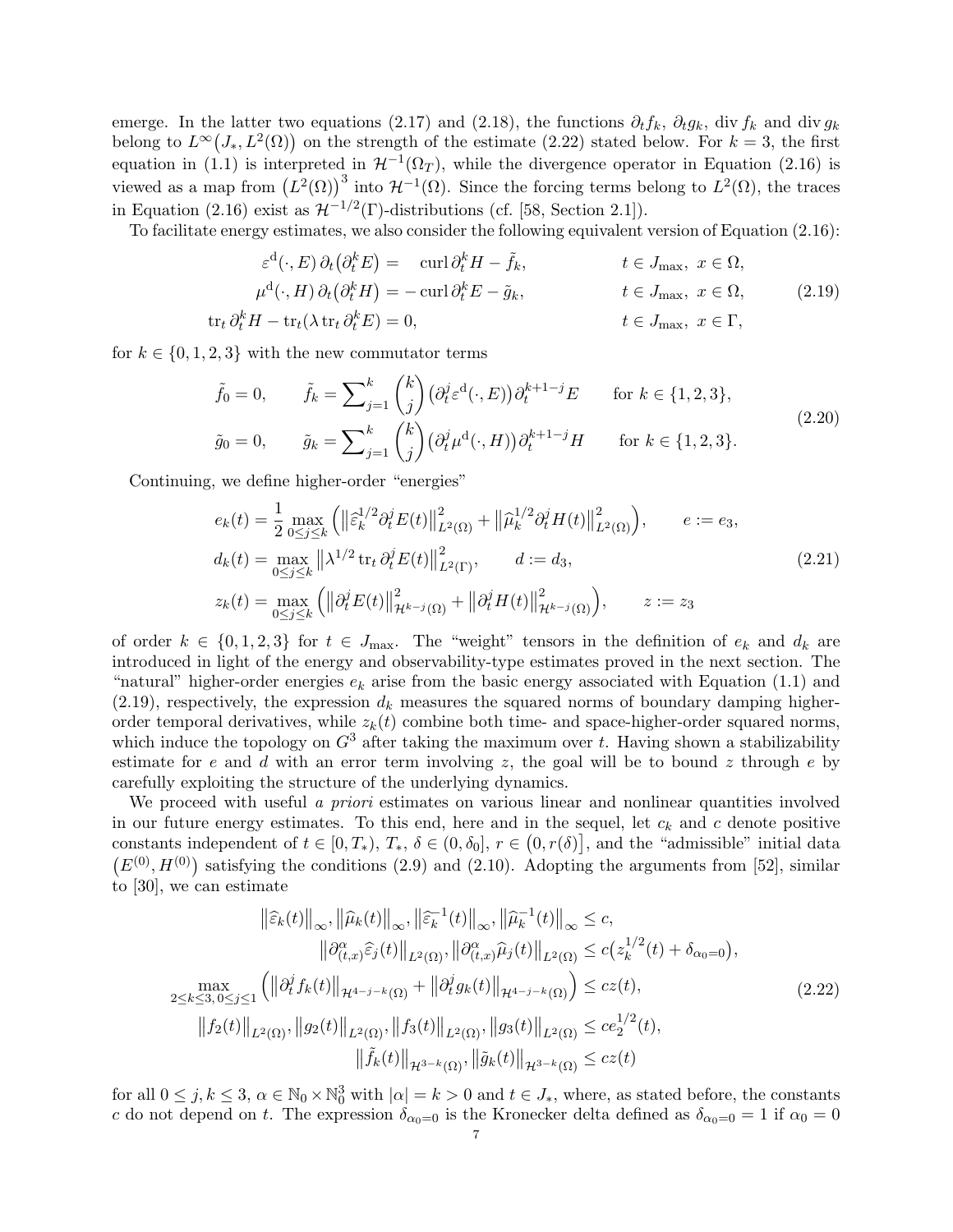and  $\delta_{\alpha_0=0}=0$  if  $\alpha_0>0$ . The "corrrection" term "+c" on the right-hand side of the second line of Equation (2.22) emerges from applying the  $\partial^{\alpha}$ -operator to the x-variable of  $\varepsilon(\cdot, E)$  or  $\mu(\cdot, H)$ .

As previously announced, the thrust of this paper is to prove that the Maxwell system (1.1) subject to a Silver & Müller-type boundary damping admits a unique classical solution in the solution space  $G<sup>3</sup>$  defined in Equation (2.6) provided the initial data are sufficiently small and satisfy appropriate regularity and compatibility conditions. When studying a quasilinear dynamics in bounded domains, it is commonly recognized that the global well-posedness goes hand in hand with the exponential stability of classical solutions (cf. [30, 31, 32, 38], etc.). Hence, a big part of the present paper is devoted to showing the desired stability property.

For our main result we need two more assumptions. First,  $\Omega$  has to be strictly star-shaped with respect to some point  $x_0 \in \mathbb{R}^3$ , i.e., there exists a number  $\overline{\eta} > 0$  such that

$$
\nu \cdot m \ge \overline{\eta} > 0 \quad \text{on } \Gamma \qquad \text{with } m(x) = x - x_0. \tag{2.23}
$$

Second, we suppose that the permittivity and permeability tensors satisfy the lower bounds

$$
\varepsilon(x,0) + (m(x) \cdot \nabla_x)\varepsilon(x,0) \ge \kappa \varepsilon(x,0) \quad \text{and} \quad \mu(x,0) + (m(x) \cdot \nabla_x)\mu(x,0) \ge \kappa \mu(x,0) \tag{2.24}
$$

for a constant  $\kappa > 0$  and all  $x \in \overline{\Omega}$ . Variants of this condition have often been used in the nonhmogeneous linear and semilinear cases (see, e.g., [6, 16, 43, 44]). Of course, it is satisfied in the homogeneous case where the tensors do not depend on  $x$ .

We state our main result which is proved at the end of Section 4.

**Theorem 2.2.** Let  $\Omega \subset \mathbb{R}^3$  be a bounded, simply connected domain with a smooth boundary  $\Gamma :=$  $\partial\Omega \in C^5$  satisfying the strict star-shapedness condition (2.23). Further, let the coefficient tensors  $\varepsilon$ ,  $\mu$  and  $\lambda$  satisfy the assumptions (2.1), (2.2) and (2.24), and let the initial data  $E^{(0)}, H^{(0)} \in$  $(\mathcal{H}^3(\Omega))^3$  fulfill the compatibility conditions (2.9) and the smallness assumption (2.10). Then there exists a radius  $r > 0$  entering in assumption (2.10) and stability constants  $M, \omega > 0$  such that the classical solution  $(E, H) \in G^3$  of the Maxwell system (1.1) uniquely exists for all times  $t > 0$  and exhibits an exponential decay rate

$$
\max_{0 \le j \le 3} \left( \left\| \partial_t^j E(t) \right\|_{\mathcal{H}^{3-j}(\Omega)}^2 + \left\| \partial_t^j H(t) \right\|_{\mathcal{H}^{3-j}(\Omega)}^2 \right) \le Me^{-\omega t} \left\| \left( E^{(0)}, H^{(0)} \right) \right\|_{\mathcal{H}^3(\Omega)}^2 \quad \text{for all } t \ge 0.
$$

#### 3. Energy and Observability-Type Estimates

We first establish the basic dissipation of the system from the energy loss at the boundary through the Silver & Müller-type boundary condition. This property will be expressed via the quantities  $e_k$ and  $d_k$  at all energy levels  $0 \leq k \leq 3$ . In the proof we apply standard energy techniques.

**Proposition 3.1** (Dissipativity inequality). Let the assumptions of Theorem 2.2 – with the exception of the simple connectedness of  $\Omega$  and  $(2.24)$  – be satisfied. Then, for  $0 \leq k \leq 3$  and  $0 \leq s \leq t \leq T_*$ , the energy estimate

$$
e_k(t) + \int_s^t d_k(\tau) d\tau \le e_k(s) + c_1 \int_s^t z^{3/2}(\tau) d\tau
$$
 (3.1)

holds true with positive constants  $c_1$  and  $\eta$  independent of  $s, t$ .

To streamline the exposition, we consider the following linear non-autonomous Maxwell system (motivated by (2.19)). Let  $\alpha, \beta \in W^{1,\infty}(J, L^{\infty}(\Omega, \mathbb{R}^{3\times 3}_{sym}))$  with  $\alpha, \beta \geq \eta$ ,  $\varphi, \psi \in L^{2}(\Omega_{T})^{3}$ ,  $u^{(0)}, v^{(0)} \in$  $(L^2(\Omega))^3$ . By [52, Proposition 3.1], the non-homogeneous problem

$$
\alpha \partial_t u = \operatorname{curl} v + \varphi \qquad \text{in } J \times \Omega,
$$
  
\n
$$
\beta \partial_t v = -\operatorname{curl} u + \psi \qquad \text{in } J \times \Omega,
$$
  
\n
$$
v \times \nu + (\lambda (u \times \nu)) \times \nu = 0 \qquad \text{in } J \times \Gamma,
$$
  
\n(3.2)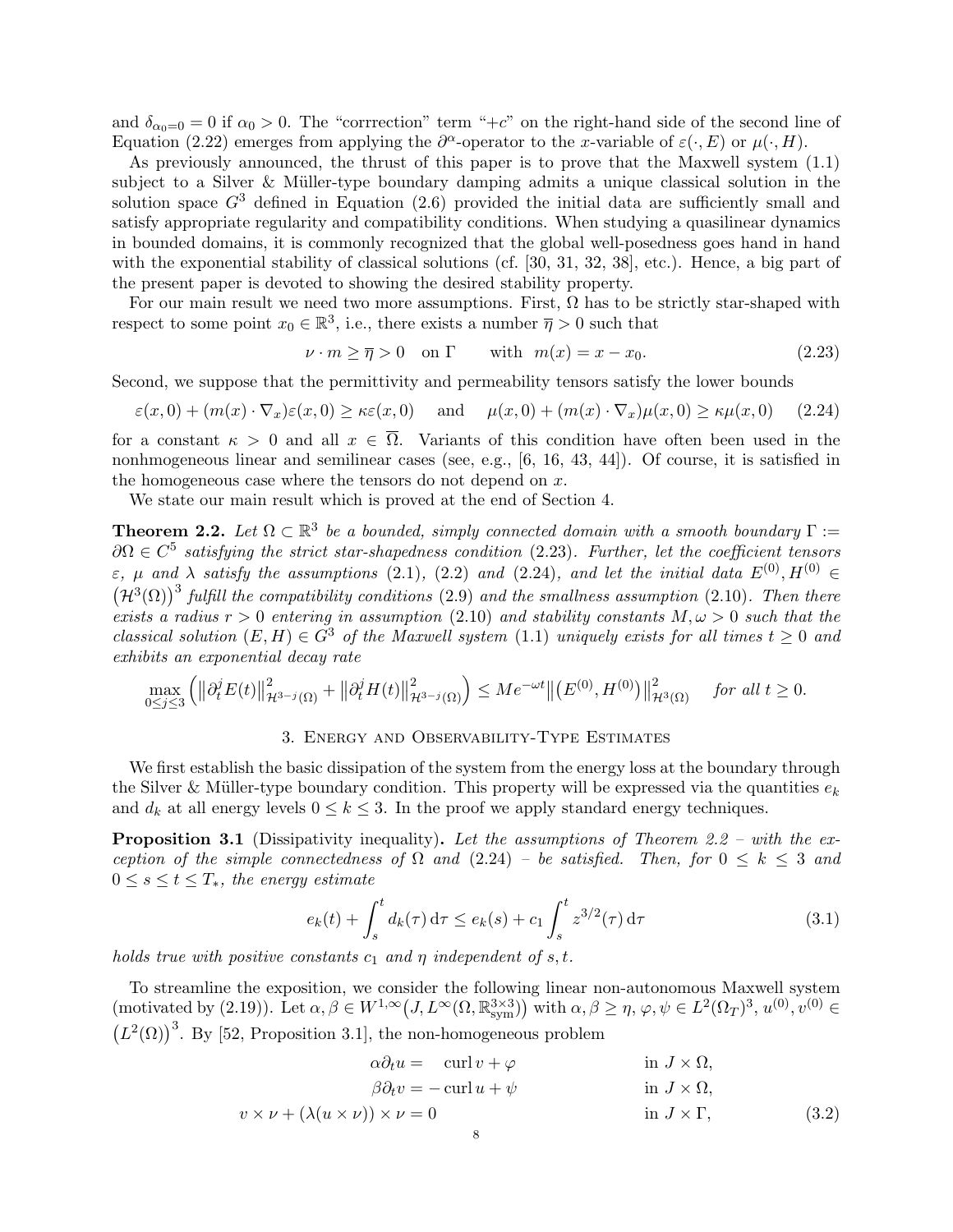$$
u(0) = u^{(0)}, \quad v(0) = v^{(0)} \qquad \text{in } \Omega
$$

possesses a unique weak solution  $(u, v) \in C^0([0, T], (L^2(\Omega))^6)$  with  $(\text{tr}_{\tau} u, \text{tr}_{\tau} v) \in L^2(\Omega_T, \mathbb{R}^6)$ . See also the earlier paper [8] for a slight variant. The latter extra regularity of the trace in time and space – in addition to what one would expect from the mapping  $tr_\tau: L^2(\Omega) \to \mathcal{H}^{-1/2}(\Gamma)$  – is referred as "hidden regularity" and often occurs in hyperbolic problems such as the wave equation [28, 34, 35], the dynamic equations of elasticity [26], fluid/structure interaction systems [11], plate and beam equations [29, 33], etc. Proposition 3.1 in [52] also yields the following energy equality.

**Lemma 3.2.** Under the above assumptions, for  $0 \le s \le t \le T$  we have

$$
\| \alpha^{1/2}(T)u(T) \|_{L^2(\Omega)}^2 + \| \beta^{1/2}(T)v(T) \|_{L^2(\Omega)}^2 + 2 \int_s^t \| \lambda \operatorname{tr}_t u \cdot \operatorname{tr}_t u \|_{L^2(\Gamma)}^2 d\tau \n= \| \alpha^{1/2}(0)u(0) \|_{L^2(\Omega)}^2 + \| \beta^{1/2}(0)v(0) \|_{L^2(\Omega)}^2 + 2 \int_s^t \int_{\Omega} (u \cdot \varphi + v \cdot \psi) dx d\tau \n+ \int_s^t \int_{\Omega} (u \cdot (\partial_t \alpha)u + v \cdot (\partial_t \beta)v) dx d\tau.
$$

In view of (2.19), Proposition 3.1 for  $k \in \{1, 2, 3\}$  is a consequence of the bounds in (2.22) and Lemma 3.2 with  $\alpha = \hat{\varepsilon}_k$ ,  $\beta = \hat{\mu}_k$ ,  $\varphi = -\tilde{f}_k$ , and  $\psi = -\tilde{g}_k$ . To show Proposition 3.1 for  $k = 0$ , we can use the ample regularity of our solution  $(E, H) \in G^3$  to Maxwell system (1.1). Using the symmetry of the coefficients, inserting Equation (1.1) and integrating by parts, we compute

$$
\partial_t \int_{\Omega} \left( \widehat{\varepsilon}_0 E \cdot E + \widehat{\mu}_0 H \cdot H \right) dx
$$
  
\n
$$
= 2 \int_{\Omega} \left( \partial_t \left( \widehat{\varepsilon}_0 E \right) \cdot E + \partial_t \left( \widehat{\mu}_0 H \right) \cdot H \right) dx + \int_{\Omega} \left( \widehat{\varepsilon}_0 E \cdot \left( \partial_t \widehat{\varepsilon}_0^{-1} \right) \widehat{\varepsilon}_0 E + \widehat{\mu}_0 H \cdot \left( \partial_t \widehat{\mu}_0^{-1} \right) \widehat{\mu}_0 H \right) dx
$$
  
\n
$$
= 2 \int_{\Omega} (\text{curl } H \cdot E - \text{curl } E \cdot H) dx - \int_{\Omega} \left( E \cdot \left( \partial_t \widehat{\varepsilon}_0 \right) E + H \cdot \left( \partial_t \widehat{\mu}_0 \right) H \right) dx
$$
  
\n
$$
= -2 \int_{\Gamma} (H \times \nu) \cdot E dx - \int_{\Omega} \left( E \cdot \left( \partial_t \widehat{\varepsilon}_0 \right) E + H \cdot \left( \partial_t \widehat{\mu}_0 \right) H \right) dx
$$
  
\n
$$
= 2 \int_{\Gamma} \left( \left( \lambda (E \times \nu) \right) \times \nu \right) \cdot E dx - \int_{\Omega} \left( E \cdot \left( \partial_t \widehat{\varepsilon}_0 \right) E + H \cdot \left( \partial_t \widehat{\mu}_0 \right) H \right) dx
$$
  
\n
$$
= -2 \int_{\Gamma} |\lambda^{1/2} (E \times \nu)|^2 dx - \int_{\Omega} \left( E \cdot \left( \partial_t \widehat{\varepsilon}_0 \right) E + H \cdot \left( \partial_t \widehat{\mu}_0 \right) H \right) dx.
$$

We now integrate in time over  $(s, t)$  with respect to  $\tau$  and apply the estimates in (2.22). Proposition 3.1 also follows for  $k = 0$ , too.

Next, we aim to prove a nonlinear observability-type estimate involving the higher-order natural energies  $e_k$  and the dissipation functionals  $d_k$ . To this end, we now have to assume that  $\Omega$  is strictly star-shaped (viz. Equation (2.23)) and that  $\varepsilon$  and  $\mu$  satisfy the lower bound (2.24).

**Proposition 3.3** (Observability-like inequality). Under the assumptions of Theorem 2.2, there is a radius  $\delta_1 \in (0, \delta_0]$  such that for all  $\delta \in (0, \delta_1]$  in  $(2.11)$ , the estimate

$$
\int_{s}^{t} e_k(\tau) d\tau \leq c_2 \int_{s}^{t} d_k(\tau) d\tau + c_3(e_k(t) + e_k(s)) + c_4 \int_{s}^{t} z^{3/2}(\tau) d\tau
$$

holds true for  $k \in \{0, 1, 2, 3\}$ ,  $0 \le s \le t < T_*$ , and some constants  $c_j$  independent of s and t.

To prove Proposition 3.3 for  $k \geq 1$ , we again look at a non-autonomous Maxwell system. Since now the divergence conditions are involved, it is more convenient to use the system

$$
\partial_t(\alpha u) = \operatorname{curl} v + \partial_t \varphi \qquad \text{in } J \times \Omega,
$$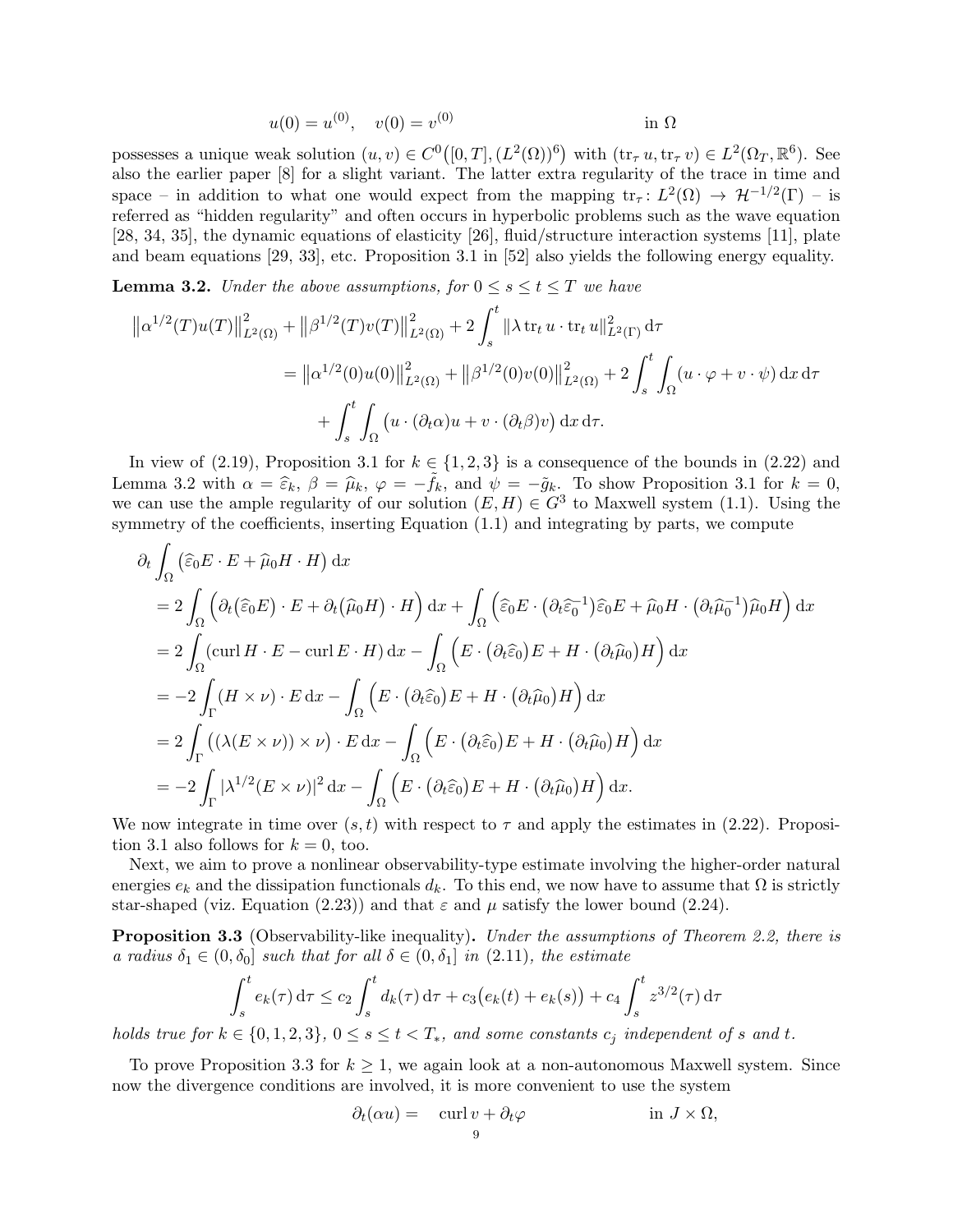$$
\partial_t(\beta v) = -\operatorname{curl} u + \partial_t \psi \qquad \text{in } J \times \Omega,
$$
  
\n
$$
v \times \nu + (\lambda (u \times \nu)) \times \nu = 0 \qquad \text{in } J \times \Gamma,
$$
  
\n
$$
u(0) = u^{(0)}, \quad v(0) = v^{(0)} \qquad \text{in } \Omega,
$$
\n(3.3)

which better matches (2.16). We take coefficients  $\alpha, \beta \in C^1(J \times \overline{\Omega}, \mathbb{R}^{3 \times 3}_{sym})$  with  $\alpha, \beta \geq \eta$  and data  $\varphi, \psi \in C^1([0,T], L^2(\Omega)^3) \cap C([0,T], \mathcal{H}^1(\Omega)^3) = G^1$  and  $u^{(0)}, v^{(0)} \in (L^2(\Omega))^3$  such that div  $\varphi$ , div  $\psi \in C^1(\Omega)$  $C(J, L^2(\Omega))$ , div $(\alpha(0)u^{(0)}) = \text{div}\,\varphi(0)$ , and  $\text{div}(\beta(0)v^{(0)}) = \text{div}\,\psi(0)$ . Proposition 1.1 of [8] or Proposition 3.1 of [52] provide a unique weak solution  $(u, v) \in C^0([0, T], (L^2(\Omega))^6)$  of (3.3) with  $(tr_{\tau} u, tr_{\tau} v) \in L^2(\Omega_T, \mathbb{R}^6)$ . We will see below that our assumptions and Theorem 1.2 of [8] imply that the full traces  $(\text{tr } u, \text{tr } v)$  belong to  $L^2(\Omega_T, \mathbb{R}^6)$ . We further assume that

$$
\|\alpha\|_{L^{\infty}}, \|\beta\|_{L^{\infty}}, \|\lambda\|_{L^{\infty}} \le M, \quad \text{for some } M > 0,
$$
  

$$
\tilde{\alpha} := \alpha + (m \cdot \nabla)\alpha \ge \frac{\kappa \alpha}{2} \ge \frac{\kappa \eta}{2}, \quad \text{and} \quad \tilde{\beta} := \beta + (m \cdot \nabla)\beta \ge \frac{\kappa \beta}{2} \ge \frac{\kappa \eta}{2}
$$
 (3.4)

for some constants  $\eta, \kappa > 0$ , which are given by (2.2) and (2.24) later on.

**Lemma 3.4.** Besides the assumptions stated above, we also require that the domain  $\Omega$  is strictly star-shaped (viz. Equation (2.23)). Let  $(u, v) \in C^0([0, T], L^2(\Omega, \mathbb{R}^6))$  be the weak solution of Equation (3.3). Then the traces (tr u, tr v) belong to  $L^2(\Omega_T,\mathbb{R}^6)$  and the fields  $(u, v)$  fulfill the estimate

$$
\frac{\kappa}{4} \int_{s}^{t} \int_{\Omega} \left( \alpha u \cdot u + \beta v \cdot v \right) dx \, d\tau + \frac{\overline{\eta}}{4} \int_{s}^{t} \int_{\Gamma} \text{tr} \left( \alpha u \cdot u + \beta v \cdot v \right) dx \, d\tau \tag{3.5}
$$
\n
$$
\leq \frac{\|m\|_{L^{\infty}}^{2}}{\overline{\eta}} M (1+M)^{2} \int_{s}^{t} \int_{\Gamma} |u \times \nu|^{2} dx \, d\tau + \frac{M \|m\|_{L^{\infty}}}{2} \left( \| (u(t), v(t)) \|_{L^{2}}^{2} + \| (u(s), v(s)) \|_{L^{2}}^{2} \right)
$$
\n
$$
+ \|m\|_{L^{\infty}} \int_{s}^{t} \int_{\Omega} \left( M (|\partial_{t} \varphi| \cdot |v| + |\partial_{t} \psi| \cdot |v|) + \left( |\text{div } \varphi| \, |u| + |\text{div } \psi| \, |v| \right) \right) dx \, d\tau
$$
\n
$$
\therefore 0 \leq s \leq t \leq T
$$

for  $0 \leq s \leq t \leq T$ .

*Proof.* We let  $s = 0$  without loss of generality.

1) We start by regularizing the data. To this end, we first look at the homogeneous autonomous version of (3.3) with  $\varphi = \psi = 0$ , time-independent coefficients  $\alpha(0)$  and  $\beta(0)$ , and initial "charges"  $\mathrm{div}(\alpha(0)u^{(0)}), \mathrm{div}(\beta(0)v^{(0)}) \in L^2(\Omega)$ . In this case the coefficients commute with the time derivative. Theorem 1.2 of [8] implies that the weak solutions  $(\tilde{u}, \tilde{v})$  of (3.3) with these coefficients and data form a  $C_0$ -semigroup on the space

$$
X = \{ (u_0, v_0) \in L^2(\Omega)^6 \mid \text{div}(\alpha(0)u_0), \text{div}(\beta(0)v_0) \in L^2(\Omega) \}
$$

endowed with the norm given by  $||u_0||_2^2 + ||v_0||_2^2 + ||\operatorname{div}(\alpha(0)u_0)||_2^2 + ||\operatorname{div}(\beta(0)v_0)||_2^2$ . (We note that  $div(\alpha(0)\tilde{u}(t)) = div(\alpha(0)u_0)$  and  $div(\beta(0)\tilde{v}(t)) = div(\alpha(0)u_0)$  for all  $t \geq 0$ . Moreover, one has to use the remarks at the end of the first section of [8], to extend the results of this paper from scalar  $\lambda$  to positive definite and bounded ones.) This semigroup has a generator A whose domain  $D(A)$ is dense in X. For data  $(u^{(0)}, v^{(0)}) \in D(A)$  the solution  $(\tilde{u}, \tilde{v})$  is an element of  $C^1([0,\infty), X)$ , and hence  $(\tilde{u}(t), \tilde{v}(t))$  is an element of  $\mathcal{H}(\text{curl})^2$  by the evolution equations. Since these fields also satisfy the boundary condition in (3.3), Lemma 5.1 shows that  $(\tilde{u}, \tilde{v})$  is contained in  $C([0, \infty), \mathcal{H}^1(\Omega))$ . (Of course, the proof of this lemma is independent of the present one.) In particular, the initial values  $(\tilde{u}(0), \tilde{v}(0)) \in (A)$  are contained in  $\mathcal{H}^1(\Omega)$  and fulfill the boundary condition.

Let now  $(u^{(0)}, v^{(0)}), \varphi$ , and  $\psi$  be given as in the statement, and let  $(u, v) \in C([0, T], L^2(\Omega))$  be the solution of (3.3). In view of the previous paragraph, there are functions  $(u_n^{(0)}, v_n^{(0)})$  in  $\mathcal{H}^1(\Omega)$ that satisfy the third line of (3.3) and tend to  $(u^{(0)}, v^{(0)})$  in X. We can also construct maps  $\varphi_n, \psi_n \in C^2(\overline{\Omega_T})$  which tend to  $\varphi$  respectively  $\psi$  in  $G^1$ . Theorem 1.3 in [8] then provides solutions  $(u_n, v_n) \in G^1$  of (3.3). Theorem 1.2 in [8] now shows that  $(u_n, v_n)$  and  $(\text{tr } u_n, \text{tr } v_n)$  tend to  $(u, v)$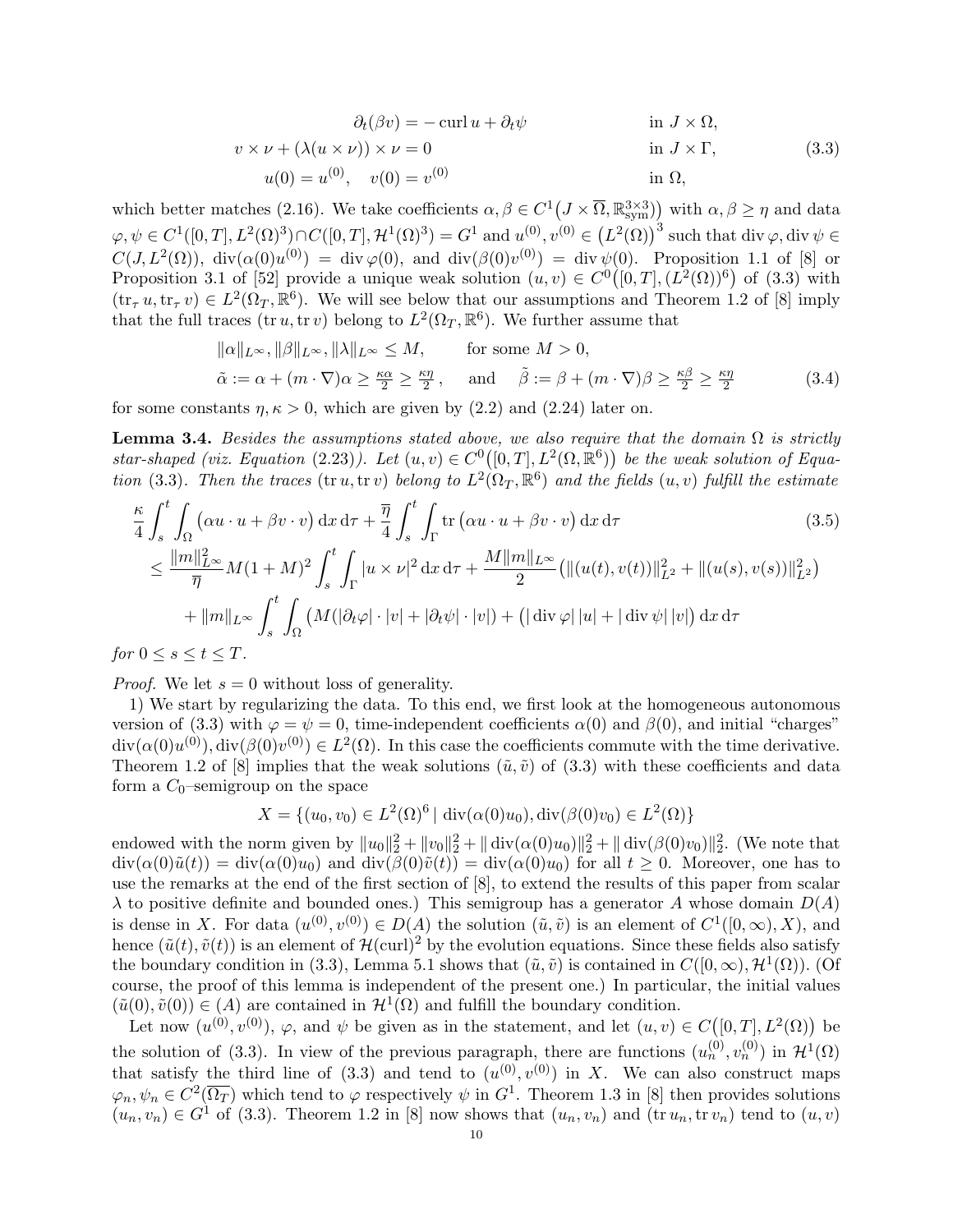and  $(tr u, tr v)$  in  $C([0,T], L^2(\Omega))$  respectively  $L^2(\Gamma_T)$ . Below we establish the asserted estimate for  $(u_n, v_n)$ , so that the claims will then follow by approximation.

2) We may thus assume that  $(u, v)$  belongs to  $G^1$  and use the given data. We set  $\Omega_t := (0, t) \times \Omega$ and  $\Gamma_t := (0, t) \times \Gamma$ . Now, in view of Equation (3.3), we can write

$$
J := \int_{\Omega} \partial_t ((m \times \alpha u) \cdot \beta v) dx
$$
  
= 
$$
\int_{\Omega} ((m \times (\text{curl } v + \partial_t \varphi)) \cdot \beta v + (m \times \alpha u) \cdot (-\text{curl } u + \partial_t \psi)) dx
$$
  
= 
$$
- \int_{\Omega} (\text{curl } v \cdot (m \times \beta v) dx - \int_{\Omega} \text{curl } u \cdot (m \times \alpha u) dx + \int_{\Omega} (m \times \partial_t \varphi) \cdot \beta v + (m \times \alpha u) \cdot \partial_t \psi) dx.
$$
  
(3.6)

Next, we proceed as in [16, Equations  $(3.6)$ – $(3.8)$ ]. First, we obtain

$$
\int_{\Omega} \operatorname{curl} v \cdot (m \times \beta v) \,dx = \int_{\Omega} v \cdot \operatorname{curl}(m \times \beta v) \,dx + \int_{\Gamma} (\nu \times v) \cdot (m \times \beta v) \,dx
$$

and compute

$$
\text{curl}(m \times \beta v) = \text{div}(\beta v)m + (\beta v \cdot \nabla)m - \text{div}(m)\beta v - (m \cdot \nabla)(\beta v)
$$

$$
= \text{div}(\beta v)m - 2\beta v - (m \cdot \nabla)(\beta v).
$$

Applying div the second equation in (3.2) and integrating in time, it follows

$$
\operatorname{div}(\beta(t)v(t)) = \operatorname{div}(\beta(0)v^{(0)}) + \operatorname{div}\psi(t) - \operatorname{div}\psi(0) = \operatorname{div}\psi(t).
$$

Integrating over  $(0, t)$  and perfoming partial integration, we arrive at

$$
\int_{\Omega_t} \operatorname{curl} v \cdot (m \times \beta v) d(\tau, x) = -\frac{1}{2} \int_{\Omega_t} |\tilde{\beta}^{1/2} v|^2 d(\tau, x) - \frac{1}{2} \int_{\Gamma_t} (\nu \cdot m)(\beta v \cdot v) d(\tau, x) \n+ \int_{\Omega_t} m \cdot v \operatorname{div} \psi d(\tau, x) + \int_{\Gamma_t} (\nu \times v) \cdot (m \times \beta v) d(\tau, x).
$$

(Recall the definition of  $\tilde{\alpha}$  and  $\tilde{\beta}$  in Equation (3.4).) We proceed analogously with u. Invoking the identity (3.6) and using the boundary condition in (3.3), we get

$$
\int_{\Omega} \left( m \times \alpha(t) u(t) \right) \beta(t) v(t) \, \mathrm{d}x - \int_{\Omega} \left( m \times \alpha(0) u(0) \right) \beta(0) v(0) \, \mathrm{d}x = \int_{0}^{t} J \, \mathrm{d}\tau
$$
\n
$$
= \frac{1}{2} \int_{\Omega_{t}} \left( \tilde{\alpha} u \cdot u + \tilde{\beta} v \cdot v \right) \mathrm{d}(\tau, x) + \frac{1}{2} \int_{\Gamma_{t}} \left( \nu \cdot m \right) \mathrm{tr}(\alpha u \cdot u + \beta v \cdot v) \, \mathrm{d}(\tau, x)
$$
\n
$$
- \int_{\Gamma_{t}} \left( (\nu \times u) \cdot (m \times \alpha u) + (\lambda(u \times \nu) \times \nu) \cdot (m \times \beta v) \right) \mathrm{d}(\tau, x)
$$
\n
$$
+ \int_{\Omega_{t}} \left( \left( m \times \partial_{t} \varphi \right) \cdot \beta v + \left( m \times \alpha u \right) \cdot \partial_{t} \psi - \left( \left( m \cdot u \, \mathrm{div} \varphi + m \cdot v \, \mathrm{div} \psi \right) \mathrm{d}(\tau, x \right).
$$

By virtue of the strict star-shapedness condition (2.23) and the assumption (3.4), we now obtain

$$
\frac{\kappa}{4} \int_{\Omega_t} (\alpha u \cdot u + \beta v \cdot v) d(\tau, x) + \frac{\overline{\eta}}{2} \int_{\Gamma_t} tr(\alpha u \cdot u + \beta v \cdot v) d(\tau, x) \n\leq \frac{\|m\|_{L^{\infty}}}{2} M^2 (\|u(t)\|_{L^2}^2 + \|v(t)\|_{L^2}^2 + \|u(0)\|_{L^2}^2 + \|v(0)\|_{L^2}^2) \n+ \frac{M \|m\|_{L^{\infty}}^2}{4} (1 + M)^2 \frac{1}{\theta} \int_{\Gamma_t} |u \times \nu|^2 d(\tau, x) + \theta \int_{\Gamma_t} tr(\alpha u \cdot u + \beta v \cdot v) d(\tau, x) \n+ \|m\|_{L^{\infty}} \int_{\Omega_t} \left[ M (|\partial_t \varphi| |v| + |\partial_t \psi| |u|) + (|\operatorname{div} \varphi| |u| + |\operatorname{div} \psi| |v|) \right] d(\tau, x),
$$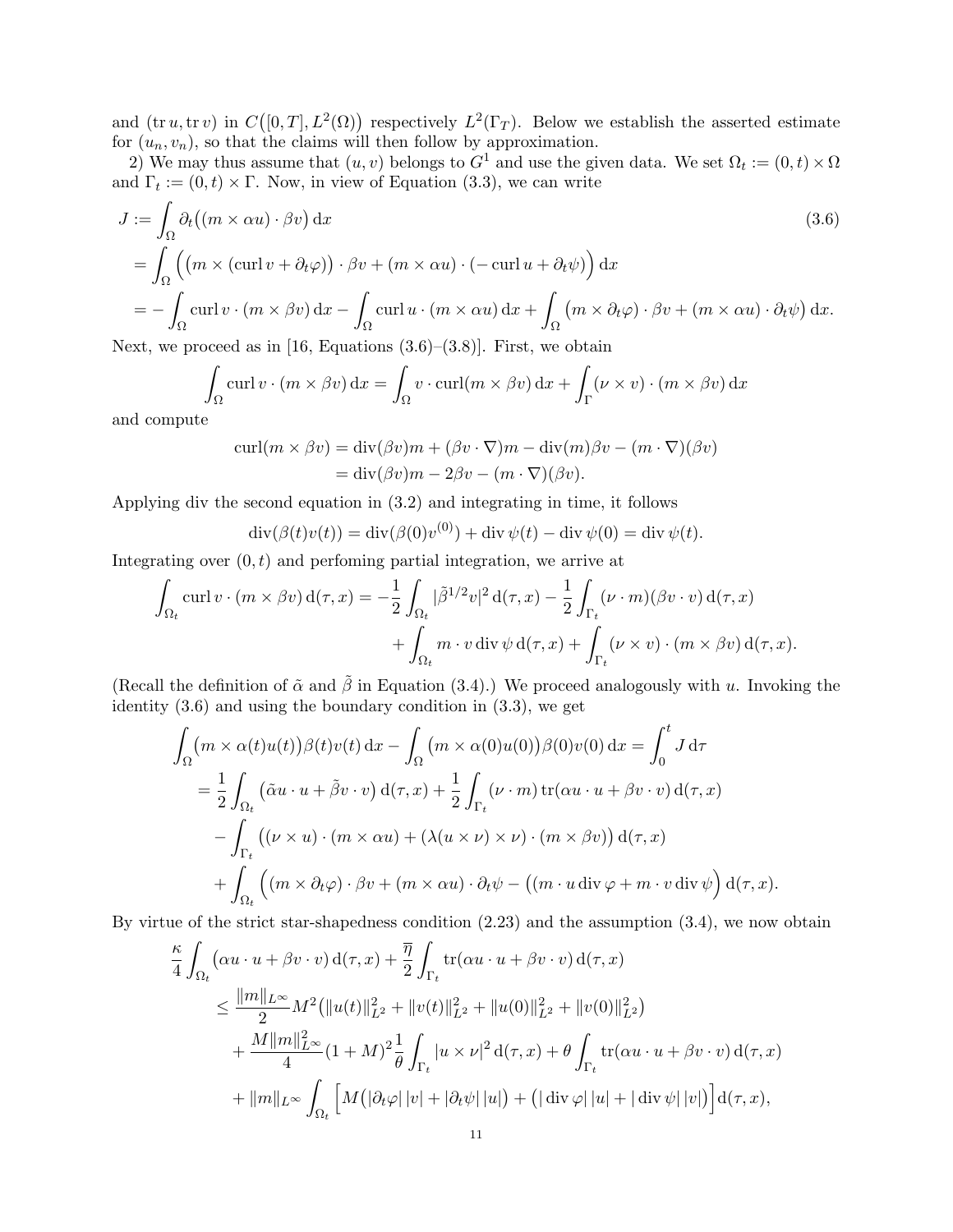where we applied Young's inequality. Selecting  $\theta = \overline{\eta}/4$ , the assertion follows.

We are now able to prove Proposition 3.3. First, let  $k \in \{1, 2, 3\}$ . By continuity and  $(2.24)$ , we can choose a number  $\delta_1 \in (0, \delta_0]$  such that the tensors  $\alpha := \widehat{\varepsilon}_k = \varepsilon^{\rm d}(\cdot, E)$  and  $\beta := \widehat{\mu}_k = \mu^{\rm d}(\cdot, H)$ satisfy the conditions (3.4) for all  $\delta \in (0, \delta_1]$  in (2.11). Further, let  $\varphi := -f_k$  and  $\psi := -g_k$  for the functions  $f_k$  and  $g_k$  defined in Equation (2.17). As in (2.22), one can see that they belong to  $G^1$  since  $(E, H) \in G^3$ . Equation (2.18) at  $t = 0$  yields  $\text{div}(\alpha(0)u^{(0)}) = \text{div}\,\varphi(0)$  and  $\text{div}(\beta(0)v^{(0)}) = \text{div}\,\psi(0)$ . So we can apply Lemma 3.4. Combined with Equations (2.18) and (2.22), it implies the assertion of Proposition 3.3 for  $k \ge 1$ . The case  $k = 0$  can be treated in the same way with  $\varphi = \psi = 0$ , but here one does not need a regularization step since  $(E, H) \in G^3$ .

Arguing as in the proof of [30, Corollary 3.5], Proposition 3.1 and 3.3 furnish the following "incomplete" nonlinear stabilizability inequality for time-like higher-order energies  $e_k$ .

**Corollary 3.5.** Suppose the conditions of Theorem 2.2 hold true and that  $\delta \in (0, \delta_1]$  in (2.11) with the number  $\delta_1$  from Proposition 3.3. Then we have the estimate

$$
e_k(t) + \int_s^t e_k(\tau) d\tau \le C_1 e_k(s) + C_2 \int_s^t z^{3/2}(\tau) d\tau
$$
\n(3.7)

for  $0 \le s \le t < T_*$  and  $k \in \{0, 1, 2, 3\}$ , where the constants  $C_k$  depend neither on t nor on s.

In the linear or the Lipschitzian semilinear situation (cf. [17]), one can restrict oneself to the case  $k = 0$  and show that the latter term on the right-hand side of Equation (3.7) vanishes. In this situation, the squared norms  $e_0(t)$  and  $z_0(t)$  are equivalent. This renders the "incomplete" stabilizability inequality complete and the exponential decay of  $e_0(t) \sim z_0(t)$  follows similarly to the proof of Datko & Pazy's theorem (cf. [30, Remark 4.2]). In contrast, in the quasilinear situation we are concerned with, such an argument is impossible at the basic energy level. Hence, a genuinely quasilinear strategy needs to be developed.

#### 4. Uniform Stabilizability Inequality and Proof of Theorem 2.2

The natural higher-order energies  $e_k$  in the "incomplete" stabilizability estimate (3.7) in Corollary 3.5 only contain higher-order temporal derivatives of the solution pair  $(E, H)$  and, therefore, do not match the topology of the solution space  $G^3$ . For the estimate (3.7) to be complete, the "missing" higher-order time-space derivatives need to be recovered so that both sides of the inequality can be formulated in terms of  $z(t)$ . Trivially, the squared norms  $e(t)$  and  $z(t)$  are not equivalent in general. At the same time, along classical solutions to the quasilinear Maxwell system (1.1), we will be able to bound  $z(t)$  by a multiple of  $e(t)$  plus a quadratic term in  $z(t)$ . This amounts to a careful higher-order regularity analysis of solutions. Namely, in Section 6, we prove the following regularity boost result.

**Proposition 4.1.** Under conditions of Proposition 3.1, there exist constants  $c_5$  and  $c_6$  independent of t such that

$$
z(t) \le c_5 e(t) + c_6 z^2(t) \qquad \text{for } t \in [0, T_*). \tag{4.1}
$$

A result reminiscent of Proposition 4.1 for local-in-time solutions to Equation (1.1) has recently been obtained in [52]. Here, our goal is to improve upon these results by showing the estimate holds uniform in time, i.e., the constants do not blow-up, provided the initial data are sufficiently small. This will result in a uniform stabilizability inequality  $(4.2)$  stated in Proposition 4.2 below. Combining Corollary 3.5 and Proposition 4.1, we derive (4.2) in a fashion vaguely reminiscent of the proof of Proposition 4.1 of [30].

**Proposition 4.2** (Nonlinear stabilizability inequality). Suppose the conditions of Theorem 2.2 hold true and that  $\delta \in (0, \delta_1]$  in (2.11) with the number  $\delta_1$  from Proposition 3.3. For all initial data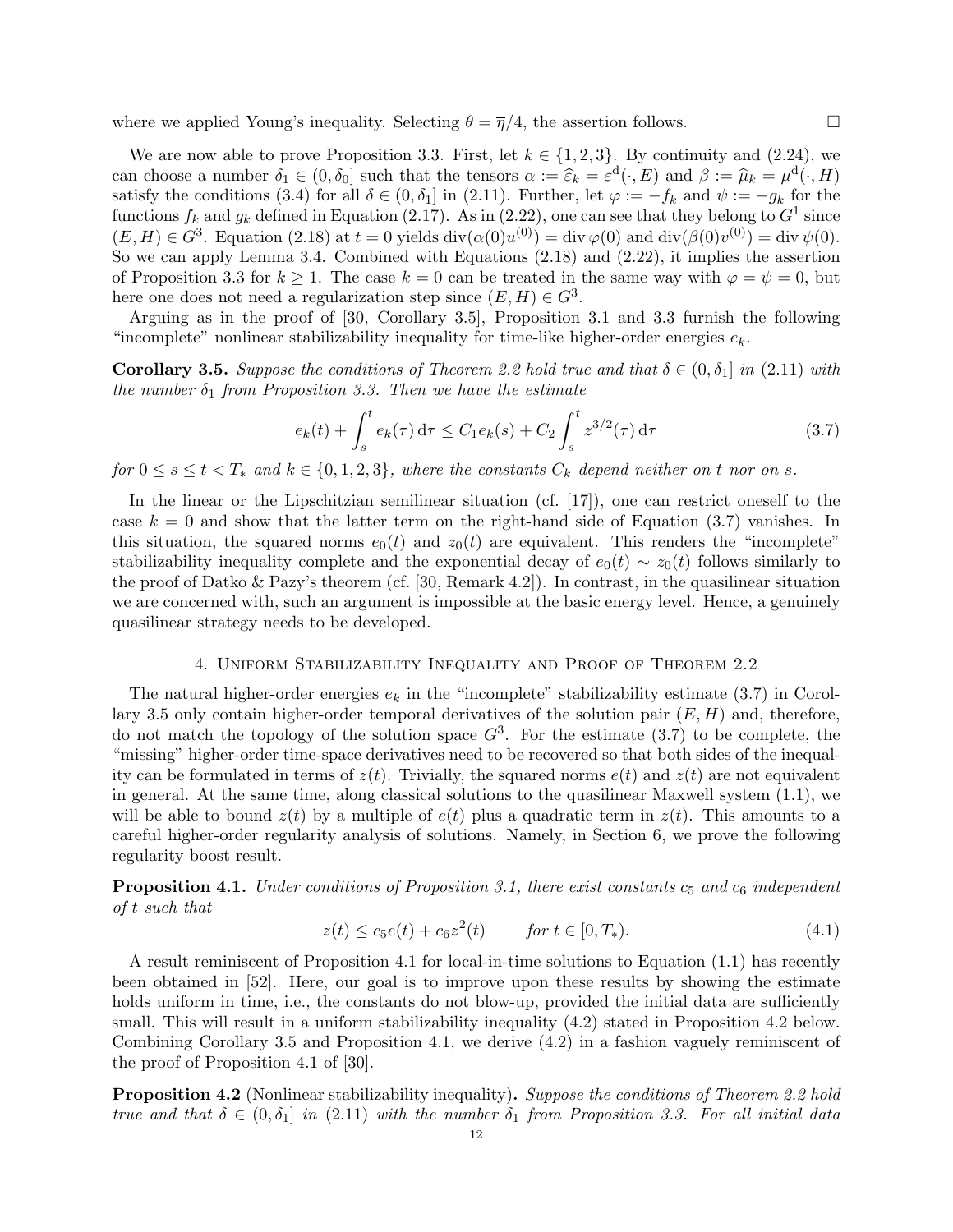satisfying the smallness condition (2.10) with  $r \in (0, r(\delta))$  the associated classical solution  $(E, H)$ fulfills the uniform stabilizability inequality

$$
z(t) + \int_s^t z(\tau) d\tau \le C\Big(z(s) + z^2(t) + \int_s^t z^2(\tau) d\tau\Big) \qquad \text{for} \qquad 0 \le s < t < T_*, \tag{4.2}
$$

where the complete (squared) norm z is defined in  $(2.21)$  and the constant C is independent of t and the radius  $r \in (0, r(\delta))$ .

*Proof.* Utilizing Equation (3.7) from Corollary 3.5 (summed up over  $k \in \{0, 1, 2, 3\}$ ) and Equation (4.1) from Proposition 4.1, we estimate

$$
c_5^{-1}z(t) - c_5^{-1}c_6z^2(t) + \int_s^t \left(c_5^{-1}z(\tau) - c_5^{-1}c_6z^2(\tau)\right) d\tau \le e(t) + \int_s^t e(\tau) d\tau
$$
  

$$
\le C_1e(s) + 4C_2 \int_s^t z^{3/2}(\tau) d\tau
$$
  

$$
\le C_1z(s) + 4C_2 \int_s^t z^{3/2}(\tau) d\tau
$$

and, therefore,

$$
c_5^{-1}z(t) + c_5^{-1} \int_s^t z(\tau) d\tau \le C_1 z(s) + c_5^{-1} c_6 z^2(t) + \int_s^t \left(4C_2 z^{3/2}(\tau) + c_5^{-1} c_6 z^2(\tau)\right) d\tau.
$$
 (4.3)

Using Young's inequality to estimate  $z^{3/2}(\tau) \leq \frac{1}{2}$  $\frac{1}{2}(z(\tau) + z^2(\tau))$ , the estimate in (4.3) yields the desired inequality with an appropriate positive constant  $C$ .

Theorem 2.2 can now easily be proved, cf. [30] or [31].

*Proof of Theorem 2.2.* Fixing  $\delta = \min{\delta_1, 1/2C}$ , estimate (4.2) furnishes the enhanced linear stabilizability inequality

$$
z(t) + \int_{s}^{t} z(\tau) d\tau \le 2Cz(s) \qquad \text{for } 0 \le s \le t < T_*. \tag{4.4}
$$

If we have here  $T_* = \infty$ , the result follows as in the linear case, see [30, Remark 4.2] or the proofs of [32, Corollary 5.7] or [6, Theorem A.1].

Suppose that  $T_* < \infty$ . Equation (2.14) then yields  $z(T_*) = \delta^2$ . On the other hand, (4.4) shows that  $z(t) \leq 2Cz(0)$  for  $0 \leq t < T_*$  and initial data with  $||(E_0, H_0)||_{\mathcal{H}^3}^2 \leq r^2$  for all  $r \in (0, r(\delta))$ . (The number  $r(\delta) > 0$  was introduced before (2.13).) Formulas (2.19) and (2.22) then imply

$$
z(t) \le sCz(0) \le 2c_0C ||(E_0, H_0)||_{\mathcal{H}^3}^2 \le 2c_0Cr^2
$$

for a constant  $c_0 > 0$ . We now fix the radius

$$
r := \min\left\{r(\delta), \frac{\delta}{\sqrt{4c_0 C}}\right\}.
$$
\n(4.5)

As a result, the quantity  $z(t)$  is bounded by  $\delta^2/2$  for  $t < T_*$  and by continuity also for  $t = T_*$ . This fact contradicts  $z(T_*) = \delta^2$ , and hence  $T_* = \infty$ .

## 5. Auxiliary Results

5.1. curl-div-estimates. The following lemma is a variant of [12, Lemma 4.5.5] for tensors  $\lambda$ . In a certain sense, it ensures optimal regularity for the "elliptic part" of Equation (3.3).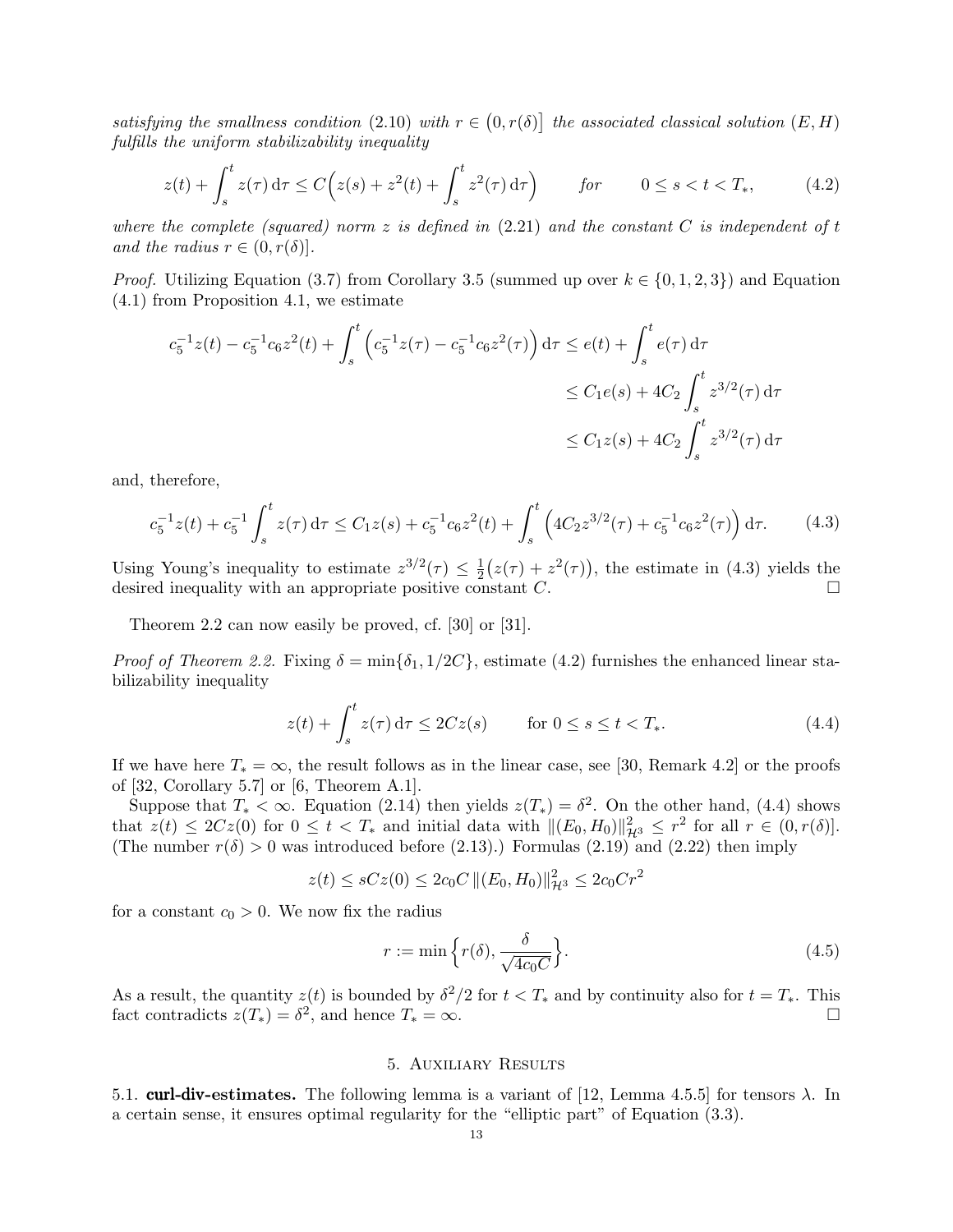**Lemma 5.1.** Let  $\Omega$  be simply connected. Assume that  $u, v \in \mathcal{H}(\text{curl})$  and  $\alpha, \beta \in W^{1,\infty}(\Omega, \mathbb{R}^{3\times 3}_{\text{sym}})$ satisfy  $\alpha, \beta \ge \eta > 0$ ,  $\text{div}(\alpha u)$ ,  $\text{div}(\beta v) \in L^2(\Omega)$  and  $v \times \nu + \lambda (u \times \nu) \times \nu =: h \in \mathcal{H}^{1/2}(\Gamma, \mathbb{R}^3)$ . Then u and v belong to  $\mathcal{H}^1(\Omega,\mathbb{R}^3)$  and

 $||u||_{\mathcal{H}^{1}} + ||v||_{\mathcal{H}^{1}} \leq c (|| \operatorname{curl} u||_{L^{2}} + || \operatorname{curl} v||_{L^{2}} + || \operatorname{div}(\alpha u)||_{L^{2}} + || \operatorname{div}(\beta v)||_{L^{2}} + ||h||_{\mathcal{H}^{1/2}(\Gamma)}).$ 

*Proof.* Proposition IX.1.3 and Remark IX.1.4 of [14] yield a function  $w \in H^1(\Omega, \mathbb{R}^3)$  with curl  $u =$ curl w, div w = 0, and  $\nu \cdot w = 0$  on  $\Gamma$ . Moreover,  $||w||_{\mathcal{H}^1} \le c||u||_{L^2}$ . Further,  $u - w = \nabla \varphi$  for some  $\varphi \in \mathcal{H}^1(\Omega)$  by [14, Proposition IX.1.2]. Hence,

$$
\operatorname{div}(\alpha \nabla \varphi) = \operatorname{div}(\alpha u) - \operatorname{div}(\alpha w) \in L^2(\Omega).
$$

As in Definition 2.2 of [10] we let  $\nabla_{\Gamma} \varphi = \nu \times (\nabla \varphi \times \nu)$  be the tangential trace of  $\nabla \varphi$ , and we define  $div_{\Gamma}$  by duality. We can write  $u \times \nu = Bu$  with

$$
B := \begin{pmatrix} 0 & \nu_3 & -\nu_2 \\ -\nu_3 & 0 & \nu_1 \\ \nu_2 & -\nu_1 & 0 \end{pmatrix}.
$$

The matrix  $\tilde{\lambda} := B^{\top} \lambda B$  is again symmetric, positive definite, and Lipschitzian in x. Observe that

$$
\tilde{\lambda}(\nu \times (\nabla \varphi \times \nu)) = B^{\top} \lambda (\nabla \varphi \times \nu) = -(\lambda (\nabla \varphi \times \nu)) \times \nu.
$$

Invoking [10, Theorem 2.4] and the boundary condition, we thus deduce

$$
\tilde{\lambda}\nabla_{\Gamma}\varphi = (\lambda(w\times\nu))\times\nu - (\lambda(u\times\nu))\times\nu = (\lambda(w\times\nu))\times\nu + v\times\nu - h =: \psi \in \mathcal{H}^{-1/2}(\text{div}_{\Gamma}),
$$

where we also use the fact  $v \in \mathcal{H}(\text{curl})$  and Theorem 2.4 in [10]. Hence,  $\text{div}_{\Gamma}(\tilde{\lambda} \nabla_{\Gamma} \varphi) \in H^{-1/2}(\Gamma)$ and the standard elliptic theory implies that tr  $\varphi$  belongs to  $H^{3/2}(\Gamma)$ . Again, by elliptic results, it follows that  $\varphi$  is contained in  $\mathcal{H}^2(\Omega)$  and satisfies

$$
\|\varphi\|_{\mathcal{H}^2(\Omega)} \le c \big( \|\operatorname{div}(\alpha u)\|_{L^2(\Omega)} + \|\operatorname{div}(\alpha w)\|_{L^2(\Omega)} + \|\operatorname{div}_{\Gamma} \psi\|_{\mathcal{H}^{-1/2}(\Gamma)} \big) \le c \big( \|\operatorname{div}(\alpha u)\|_{L^2(\Omega)} + \|w\|_{\mathcal{H}^1(\Omega)} + \|h\|_{\mathcal{H}^{1/2}(\Omega)} + \|\operatorname{curl} v\|_{L^2(\Omega)} \big) \le c \big( \|\operatorname{div}(\alpha u)\|_{L^2(\Omega)} + \|\operatorname{curl} u\|_{L^2(\Omega)} + \|h\|_{\mathcal{H}^{1/2}(\Omega)} + \|\operatorname{curl} v\|_{L^2(\Omega)} \big).
$$

We have thus shown the desired estimate for  $u$ . The inequality for  $v$  is proved similarly, but here one can directly use that  $\nu \times (v \times \nu)$  is bounded in  $\mathcal{H}^{1/2}(\Gamma)$  by  $c|| \operatorname{curl} v||_{L^2(\Omega)}$ .

5.2. **Tangential and normal derivatives.** For a sufficiently small  $a > 0$ , consider the "boundary" colar"  $\Gamma_a := \{x \in \overline{\Omega} \mid \text{dist}(x, \Gamma) < a\}$  of  $\Gamma$  with  $\text{dist}(x, \Gamma) := \max_{y \in \Gamma} |x - y|$ . Fix tangential vectors  $\{\tau^1(x), \tau^2(x)\}\$  spanning the tangential plane at each  $x \in \Gamma$ . Since  $\Gamma \in C^5$ , the vector bundle  $\{\tau^1(x), \tau^2(x), \nu(x)\}\$ can be extended in  $C^4$  from  $\Gamma$  to  $\Gamma_a$  such that  $\{\tau^1(x), \tau^2(x), \nu(x)\}\$  form an orthonormal basis of  $\mathbb{R}^3$  for each  $x \in \Gamma_a$ .

Similar to [30, Section 5.2], we introduce the following differential operators. For  $\xi, \zeta \in {\{\tau^1, \tau^2, \nu\}}$ ,  $u \in \mathbb{R}^3$  and  $a \in \mathbb{R}^{3 \times 3}$ , let

$$
\partial_{\xi} = \sum_{j=1}^{3} \xi_j \partial_j, \qquad u_{\xi} = u \cdot \xi, \qquad u^{\xi} = u_{\xi} \xi, \qquad u^{\tau} = \sum_{i=1}^{2} u_{\tau^i} \tau^i, \qquad a_{\xi \zeta} = \xi^{\top} a \zeta \qquad \text{in } \Gamma_a.
$$

With this notation, for a smooth function  $\varphi$ , we can write

$$
\nabla \varphi = \sum_{\xi \in \{\tau^1, \tau^2, \nu\}} \xi(\xi \cdot \nabla \varphi) = \sum_{\xi \in \{\tau^1, \tau^2, \nu\}} \xi \partial_{\xi} \varphi \quad \text{and} \quad \partial_j \varphi = \sum_{\xi \in \{\tau^1, \tau^2, \nu\}} \xi_j \partial_{\xi} \varphi \quad \text{in } \Gamma_a.
$$

Therefore, observing the identity

curl 
$$
u = \partial_1 (0, -u_3, u_2)^\top + \partial_2 (u_3, 0, -u_1)^\top + \partial_3 (-u_2, u_1, 0)^\top
$$
,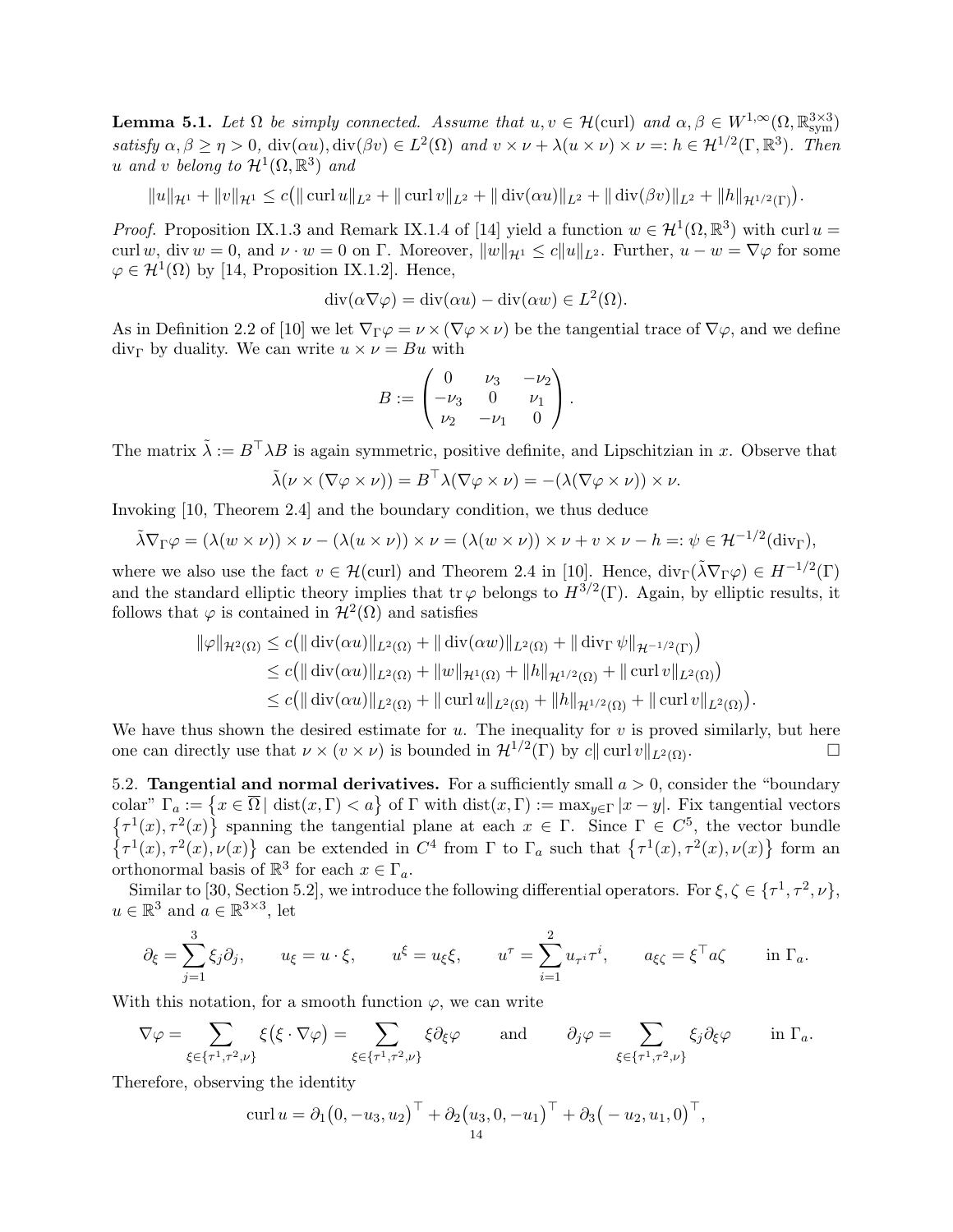the curl-operator can be expressed as

$$
\operatorname{curl} u = \sum_{j=1}^{3} J_j \partial_j = \sum_{j=1}^{3} \sum_{\xi \in \{\tau^1, \tau^2, \nu\}} J_j \xi_j \partial_\xi = \sum_{\xi \in \{\tau^1, \tau^2, \nu\}} J(\xi) \partial_\xi,
$$

where

$$
J_1 = \begin{pmatrix} 0 & 0 & 0 \\ 0 & 0 & -1 \\ 0 & 1 & 0 \end{pmatrix}, \quad J_2 = \begin{pmatrix} 0 & 0 & 1 \\ 0 & 0 & 0 \\ -1 & 0 & 0 \end{pmatrix}, \quad J_3 = \begin{pmatrix} 0 & -1 & 0 \\ 1 & 0 & 0 \\ 0 & 0 & 0 \end{pmatrix} \quad \text{and} \quad J(\xi) = \sum_{j=1}^3 \xi_j J_j.
$$

(The matrix  $-J(\nu)$  was called B in the proof of Lemma 5.1.) Note that

$$
\ker (J(\nu)) = \operatorname{span}\{\nu\} \qquad \text{and} \qquad \left(\ker (J(\nu))\right)^{\top} = \operatorname{span}\{\tau^1, \tau^2\} \qquad \text{in } \Gamma_a.
$$

In particular, factoring out the null space, we can write  $J(\nu)u = J(\nu)u^{\tau}$ . Moreover, the restriction of  $J(\nu)$  onto the span of  $\{\tau^1, \tau^2\}$  is invertible with an inverse  $R(\nu)$ .

5.3. Reconstructing the normal derivatives. Typically, when showing the "full" Sobolev spatial regularity for elliptic boundary-value problems, the regularity of the boundary symbol proves very beneficial. Unfortunately, this property is violated by the Maxwell system. Indeed, the associated boundary-value problem is characteristic since the boundary symbol  $J(\nu)$  has a nontrivial kernel span $\{\nu\}$  and, thus, is singular. Hence, additional effort is needed to reconstruct the regularity in the normal component. Following [30, Section 5.2], we employ the so-called "curl-div-strategy" which roots in the observation that the curl-operator stores the information about the normal derivative of the tangential components, whereas the solenoidality condition furnishes an estimate for the normal derivatives of the normal component. We briefly protocol this procedure below. By Subsection 5.2, we can write

$$
\operatorname{curl} u = J(\nu)(\partial_{\nu}u)^{\tau} + J(\tau^{1})\partial_{\tau^{1}}u + J(\tau^{2})\partial_{\tau^{2}}u.
$$

Using the invertibility of  $J(\nu)|_{\{\tau^1,\tau^2\}}$ , we get

$$
\partial_{\nu}u^{\tau} = \sum_{i=1}^{2} (\partial_{\nu}\tau^{i}u_{\tau^{i}} + \tau^{i}\partial_{\nu}\tau^{i} \cdot u) + R(\nu)\Big(\operatorname{curl} u - \sum_{i=1}^{2} J(\tau^{i})\partial_{\tau^{i}}u\Big)
$$
  
=  $R(\nu)\Big(\operatorname{curl} u - \sum_{i=1}^{2} J(\tau^{i})\partial_{\tau^{i}}u\Big) + \text{l.o.t.}(u),$  (5.1)

where the lower-order terms are a zeroth-order operator determined by  $\Omega$ .

Proceeding to the divergence, for a smooth matrix-valued  $\alpha$ , we obtain

$$
\operatorname{div}(\alpha u) = \sum_{\xi,\zeta} \partial_{\xi} (\alpha_{\xi\zeta} u_{\zeta}) + \operatorname{div}(\xi) \xi^{\top} \alpha u
$$
  
= 
$$
\sum_{\xi,\zeta} (a_{\xi\zeta} \partial_{\xi} u_{\zeta} + \partial_{\xi} \alpha_{\xi\zeta} u_{\zeta}) + \sum_{\xi} \operatorname{div}(\xi) \xi^{\top} \alpha u
$$

with  $\alpha_{\xi\zeta} = \xi^{\top} \alpha \zeta$ . Solving this equation for  $\partial_{\nu} u_{\nu}$  yields

$$
\alpha_{\nu\nu}\partial_{\nu}u_{\nu} = \text{div}(\alpha u) - \sum_{(\xi,\zeta)\neq(\nu,\nu)} \alpha_{\xi\zeta}\partial_{\xi}u_{\zeta} - \sum_{\xi,\zeta} \partial_{\xi}a_{\xi\zeta}u_{\zeta} - \sum_{\xi} \text{div}(\xi)\xi^{\top}\alpha u.
$$
(5.2)

If  $\alpha = \alpha^{\top} \geq \eta I$ , we have  $\alpha_{\nu\nu} \geq \eta$  and thus the normal derivative  $\partial_{\nu}u_{\nu}$  of the normal component of u is representeted through div( $\alpha u$ ), the normal derivatives of the tangential components of u, the tangential derivatives of u, and lower-order terms depending on  $\Omega$  and  $\alpha$  along with its derivatives.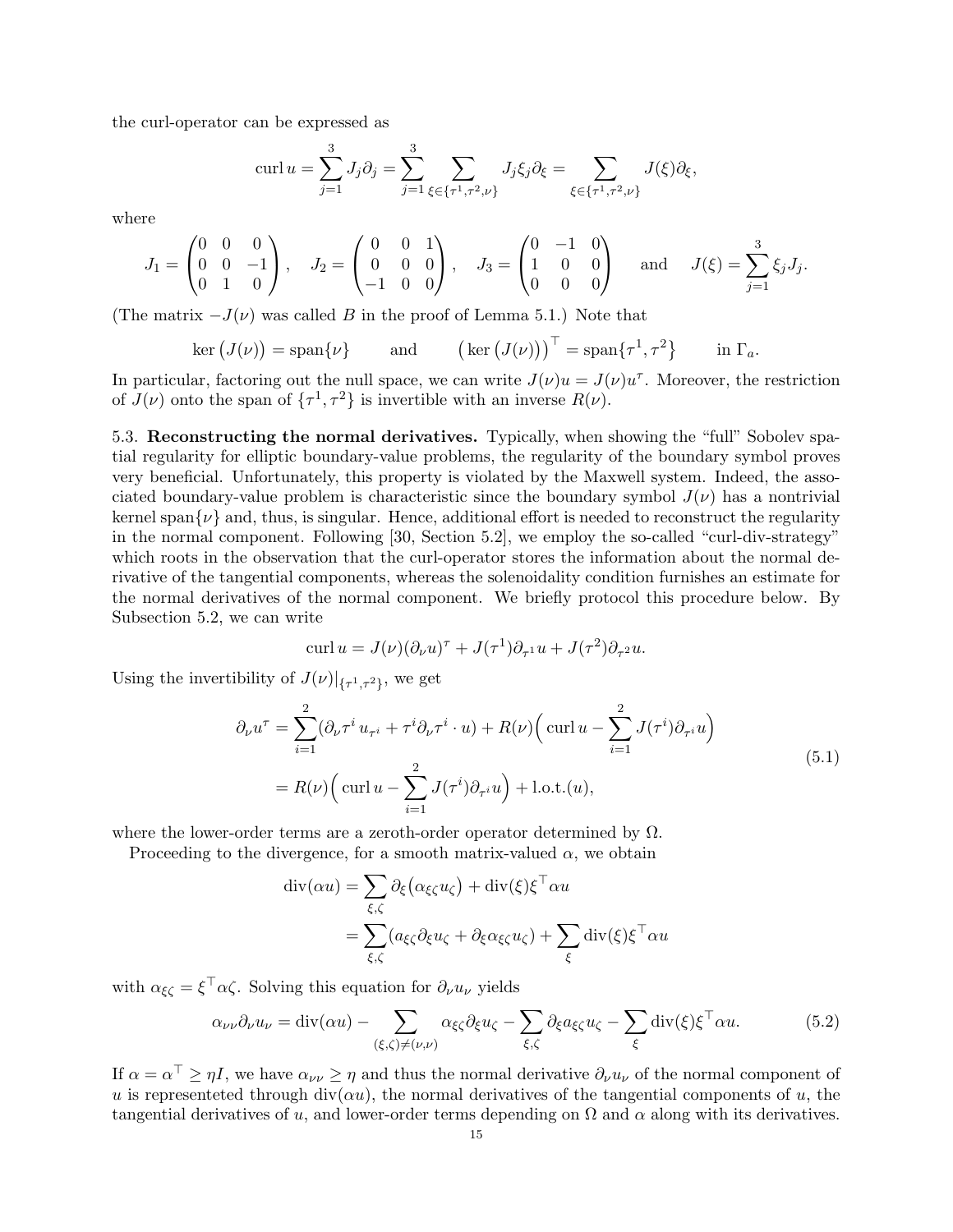In contrast to [30], where the solenoidality condition was violated for the electic field due to the presence of an internally distributed electrical resistance term, both fields in (1.1) satisfy appropriate solenoidality conditions and can be handled via Equation (5.2).

#### 6. Regularity Boost: Proof of Proposition 4.1

*Proof.* We first outline the argument. In Step 1), the desired estimates of  $\partial_t^k E$  and  $\partial_t^k H$  easily follow from our "elliptic" curl-div-estimate in Lemma 5.1 and the system (2.16). Similarly, one can also bound the higher-order terms away from the boundary in the second step. Near the boundary, one has to distinguish between the tangential and the normal regularity. The former can again be treated by means of Lemma 5.1 since tangential derivatives preserve the boundary condition up to lower-order terms. The normal regularity has to be recovered from the Maxwell equations and the divergence conditions as explained in the previous section. Iteratively, this is repeated in Step 4) for  $(E, H)$  in  $\mathcal{H}^2$ , in Step 5) for  $\partial_t(E, H)$  in  $\mathcal{H}^2$  and in step 6) for  $(E, H)$  in  $\mathcal{H}^3$ .

1)  $\mathcal{H}^1$ -estimates for  $\partial_t^k E$  and  $\partial_t^k H$ . Let  $k \in \{0,1,2\}$ . We first control the  $L^2$ -norms of the curl and divergence of these fields via the time-differentiated Maxwell system (2.16) and the solenoidality conditions in  $(2.12)$  and  $(2.18)$ . Also invoking the *a priori* estimates  $(2.22)$ , we arrive at

$$
\|\operatorname{curl} \partial_t^k E(t)\|_{L^2(\Omega)} \le c e_{k+1}^{1/2}(t) + c z(t)\delta_{k=2}, \qquad \|\operatorname{curl} \partial_t^k H(t)\|_{L^2(\Omega)} \le c e_{k+1}^{1/2}(t) + c z(t)\delta_{k=2},
$$
  

$$
\|\operatorname{div}(\widehat{\varepsilon}_k(t)\partial_t^k E(t))\|_{L^2(\Omega)} \le c z(t)\delta_{k=2}, \qquad \|\operatorname{div}(\widehat{\mu}_k(t)\partial_t^k H(t))\|_{L^2(\Omega)} \le c z(t)\delta_{k=2}
$$

with the Kronecker delta  $\delta_{k=2} = 1$  for  $k = 2$  and  $\delta_{k=2} = 0$  for  $k \in \{0, 1\}$ . Lemma 5.1 thus yields

$$
\left\|\partial_t^k E(t)\right\|_{\mathcal{H}^1(\Omega)}^2 \le c e_{k+1}(t) + c z^2(t)\delta_{k=2}, \qquad \left\|\partial_t^k H(t)\right\|_{\mathcal{H}^1(\Omega)}^2 \le c e_{k+1}(t) + c z^2(t)\delta_{k=2}.
$$
 (6.1)

(Later on we often omit the argument t.) Note that the right-hand sides  $\partial_t f_k$  and  $\partial_t g_k$  in Equation  $(2.16)$  are (locally) quadratic with respect to  $(E, H)$  and can thus be dominated by z according to Equation (2.22). This results in a superlinear remainder term of order 2 in  $z$  and will prove to be crucial for our reasoning.

2) Interior spatio-temporal estimates for E and H. Let  $k \in \{0,1\}$ . For a fixed sufficiently small  $a > 0$ , we have the boundary "collar"  $\Gamma_a = \{x \in \overline{\Omega} \mid \text{dist}(x, \Gamma) < a\}$  from Subsection 5.2. Consider a cut-off function  $\chi \in C_c^{\infty}(\overline{\Omega}, [0,1])$  with  $\text{supp}(\chi) \subset \Gamma_a$  and  $\chi = 1$  on  $\Gamma_{a/2}$ . Then  $1 - \chi$  is smooth with supp $(1 - \chi) \subset \Omega \backslash \Gamma_{a/2}$  and, hence, vanishes near the boundary Γ. Moreover, the maps  $(1 - \chi)E$  and  $(1 - \chi)H$  are as regular as E and H and satisfy the Maxwell system (2.16) with the new right-hand sides

$$
\widehat{f}_k = \nabla \chi \times \partial_t^k H, \qquad \widehat{g}_k = -\nabla \chi \times \partial_t^k E \tag{6.2}
$$

in place of  $-\partial_t f_k = 0$  respectively  $-\partial_t g_k = 0$ .

Take a multi-index  $\alpha \in \mathbb{N}_0^3$  with  $1 \leq |\alpha| \leq 2 - k$ . Using Equation (2.16), we calculate

$$
\operatorname{curl}\left(\partial_t^k\partial_x^{\alpha}\big((1-\chi)H\big)\right)=\partial_t\partial_x^{\alpha}\big(\widehat{\varepsilon}_k(1-\chi)\partial_t^k E\big)-\partial_x^{\alpha}\big(\nabla\chi\times\partial_t^k H\big).
$$

Employing also the estimates of  $\widehat{\varepsilon}_k$  in (2.22), we derive

$$
\|\operatorname{curl} \left(\partial_t^k \partial_x^{\alpha} \left( (1 - \chi)H \right) \|_{L^2(\Omega)} \leq c \max_{0 \leq j \leq 3 - |\alpha|} \| \partial_t^j E \|_{\mathcal{H}^{|\alpha|}(\Omega)} + c \| \partial_t^k H \|_{H^{|\alpha|}(\Omega)}.
$$

(One also invokes the Sobolev embeddings  $\mathcal{H}^1(\Omega) \hookrightarrow L^6(\Omega)$  and  $\mathcal{H}^2(\Omega) \hookrightarrow L^{\infty}(\Omega)$  to bound  $\partial_t^j E$ .) Note that  $\partial_t^k \partial_x^{\alpha}((1-\chi)E)$  and  $\partial_t^k \partial_x^{\alpha}((1-\chi)H)$  trivially satisfy the boundary condition in (2.16). We recall the divergence properties

$$
\operatorname{div}(\widehat{\mu}_0 H) = 0 \quad \text{and} \quad \operatorname{div}(\widehat{\mu}_1 \partial_t H) = 0,
$$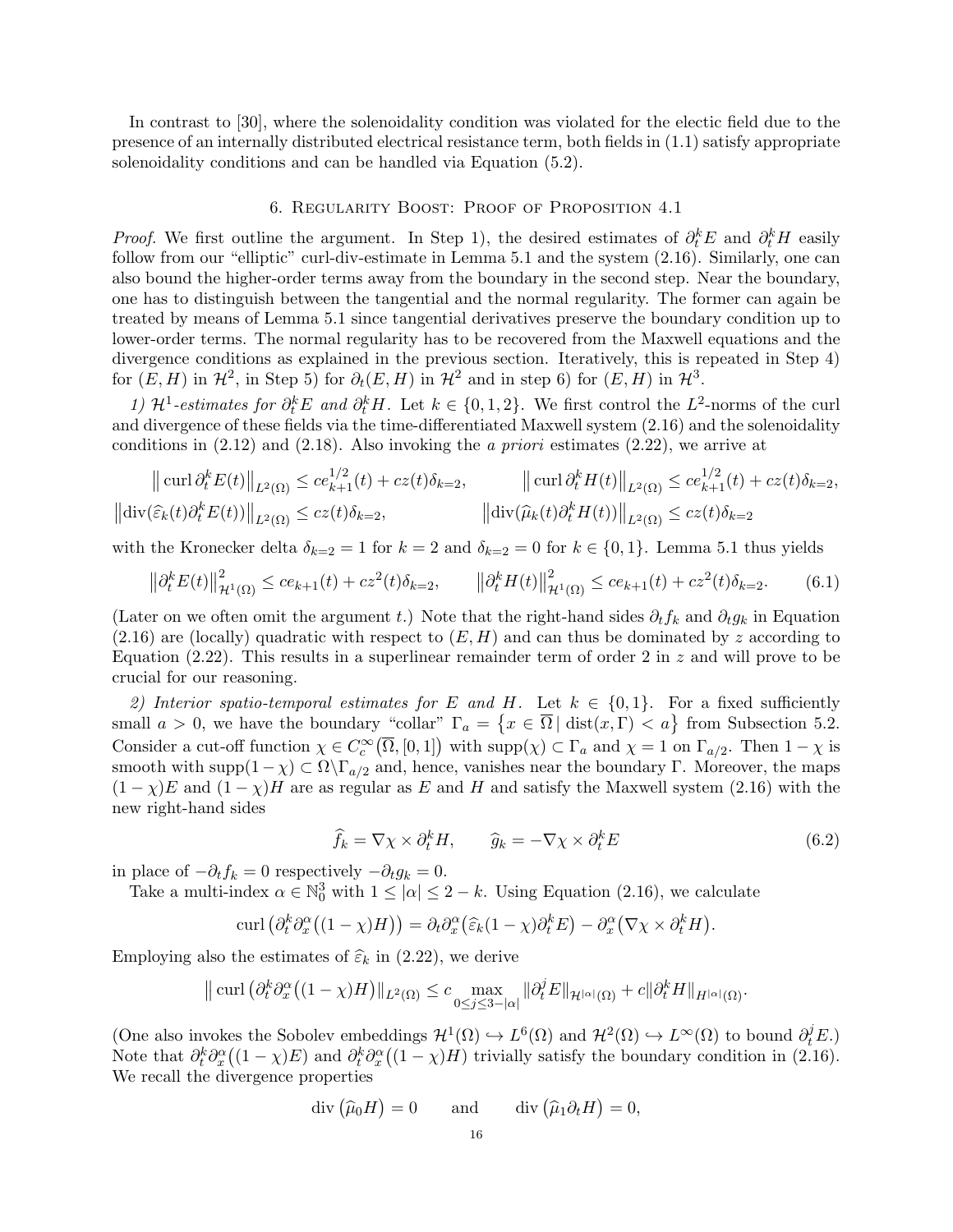from Equations (2.12) and (2.18). Applying the product rule, it follows

$$
\operatorname{div}\left(\widehat{\mu}_k \partial_t^k \partial_x^{\alpha} \left((1-\chi)H\right)\right) = \sum_{0 \le \beta \le \alpha} {\alpha \choose \beta} \partial_x^{\alpha-\beta} \left((\nabla \chi)^{\top} \widehat{\mu}_k\right) \partial_t^k \partial_x^{\beta} H
$$
\n
$$
- \sum_{0 \le \beta < \alpha} {\alpha \choose \beta} \operatorname{div}\left(\partial_x^{\alpha-\beta} \widehat{\mu}_k \partial_t^k \partial_x^{\beta} \left((1-\chi)H\right)\right).
$$
\n(6.3)

The inequalities in (2.22) yield

$$
\left\| \operatorname{div} \left( \widehat{\mu}_k \partial_t^k \partial_x^{\alpha} \left( (1 - \chi) H \right) \right) \right\|_{L^2(\Omega)} \le c \| \partial_t^k H \|_{\mathcal{H}^{|\alpha|}(\Omega)},
$$
  

$$
\left\| \operatorname{div} \left( \widehat{\varepsilon}_k \partial_t^k \partial_x^{\alpha} \left( (1 - \chi) E \right) \right) \right\|_{L^2(\Omega)} \le c \| \partial_t^k E \|_{\mathcal{H}^{|\alpha|}(\Omega)},
$$
\n(6.4)

where the latter estimate is shown analogously.

First, let  $|\alpha| = 1$ . Lemma 5.1 and inequality (6.1) then imply the estimates

$$
\|\partial_t^k ((1-\chi)E(t))\|_{\mathcal{H}^2(\Omega)}^2, \ \|\partial_t^k ((1-\chi)H(t))\|_{\mathcal{H}^2(\Omega)}^2 \le ce(t) + cz^2(t). \tag{6.5}
$$

For  $|\alpha| = 2$ , it similarly follows

$$
\|(1 - \chi)(E(t), H(t))\|_{\mathcal{H}^{3}(\Omega)}^{2} \leq c \max_{j \in \{0, 1\}} \{ \|\partial_{t}^{j} E(t)\|_{\mathcal{H}^{2}(\Omega)}^{2}, \|\partial_{t}^{j} H(t)\|_{\mathcal{H}^{2}(\Omega)}^{2} \}.
$$
 (6.6)

3) Preparations for boundary collar estimates for E and H. Let  $k \in \{0,1\}$  and  $\tau \in \{\tau^1, \tau^2\}$ . We next treat  $\chi E$  and  $\chi H$ . Similar as  $((1 - \chi)E, (1 - \chi)H)$ , the fields  $\chi E$  and  $\chi H$  solve the Maxwell equations (2.16) with

$$
\check{f}_k = -\nabla \chi \times \partial_t^k H, \qquad \check{g}_k = \nabla \chi \times \partial_t^k E
$$

in place of  $-\partial_t f_k = 0$  respectively  $-\partial_t g_k = 0$ . An analogue of divergence equation (6.3) remains true. While the boundary condition is preserved (since  $\chi = 1$  near Γ), the latter is only invariant under the tangential derivatives  $\partial_{\tau} = \tau \cdot \nabla$  and not for the normal one. Taking the tangential derivative of the boundary condition in Equation (2.16), we can write

$$
\partial_{\tau}\partial_{t}^{k}H \times \nu + \left(\lambda\left(\partial_{\tau}\partial_{t}^{k}E \times \nu\right)\right) \times \nu = -\partial_{t}^{k}H \times \partial_{\tau}\nu - \left(\partial_{\tau}\lambda\left(\partial_{t}^{k}E \times \nu\right)\right) \times \nu
$$
\n
$$
-\left(\lambda\left(\partial_{t}^{k}E \times \partial_{\tau}\nu\right)\right) \times \nu - \left(\lambda\left(\partial_{t}^{k}E \times \nu\right)\right) \times \partial_{\tau}\nu
$$
\n
$$
=: h_{k}.
$$
\n(6.7)

4)  $\mathcal{H}^2$ -estimate for E and H. An application of the tangential derivative to the first two equations in (1.1) produces

$$
\partial_t(\widehat{\varepsilon}_0 \partial_\tau(\chi E)) = \operatorname{curl} \partial_\tau(\chi H) + [\partial_\tau, \operatorname{curl}](\chi H) - \partial_\tau(\nabla \chi \times H) - \partial_t(\partial_\tau \widehat{\varepsilon}_0(\chi E)),
$$
  
\n
$$
\partial_t(\widehat{\mu}_0 \partial_\tau(\chi H)) = -\operatorname{curl} \partial_\tau(\chi H) - [\partial_\tau, \operatorname{curl}](\chi E) + \partial_\tau(\nabla \chi \times E) - \partial_t(\partial_\tau \widehat{\mu}_0(\chi H))
$$
\n(6.8)

(cf. Equation (6.2)), where  $[A, B] = AB - BA$  stands for the commutator. Thus, in view of Equation (6.1), we can estimate

$$
\|\operatorname{curl} \partial_{\tau}(\chi H(t))\|_{L^{2}(\Omega)}^{2} \leq c\big(\|H(t)\|_{\mathcal{H}^{1}(\Omega)}^{2} + \|E(t)\|_{\mathcal{H}^{1}(\Omega)}^{2} + \|\partial_{t}E(t)\|_{\mathcal{H}^{1}(\Omega)}^{2}\big) \leq c e(t).
$$

Similarly, observing

$$
\operatorname{div}\left(\widehat{\mu}_0 \partial_\tau(\chi H)\right) = -[\partial_\tau, \operatorname{div}](\widehat{\mu}_0 \chi H) + \partial_\tau (\nabla \chi \cdot \widehat{\mu}_0 H) - \operatorname{div}\left(\partial_\tau \widehat{\mu}_0(\chi H)\right),\tag{6.9}
$$

we can bound the divergence by

$$
\left\| \operatorname{div} \left( \widehat{\mu}_0(t) \partial_\tau (\chi H(t)) \right) \right\|_{L^2(\Omega)}^2 \le c \| H(t) \|_{\mathcal{H}^1(\Omega)}^2 \le c e(t). \tag{6.10}
$$

Equations (6.7) with  $k = 0$  and (6.1) yield

$$
\left\|\partial_{\tau}(\chi H(t))\times\nu+\lambda\big(\partial_{\tau}(\chi E(t))\times\nu\big)\times\nu\right\|_{\mathcal{H}^{1/2}(\Gamma)}^2\leq c\big(\|H(t)\|_{\mathcal{H}^1(\Omega)}^2+\|E(t)\|_{\mathcal{H}^1(\Omega)}^2\big)\leq ce(t).
$$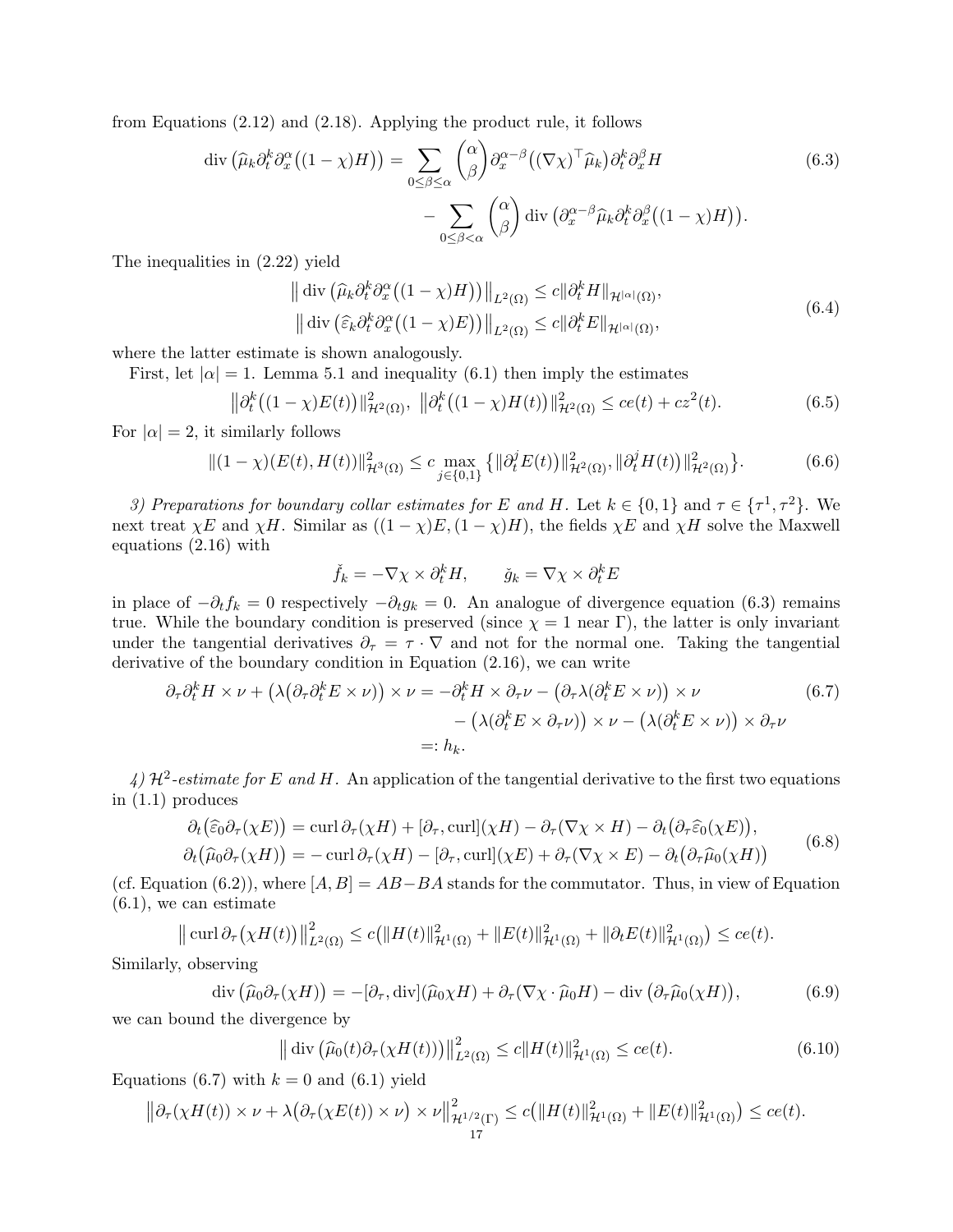Repeating the procedure for  $E$  and invoking Lemma 5.1, we arrive at

$$
\left\|\partial_{\tau}\left(\chi E(t)\right)\right\|_{\mathcal{H}^{1}(\Omega)}^{2}, \left\|\partial_{\tau}\left(\chi H(t)\right)\right\|_{\mathcal{H}^{1}(\Omega)}^{2} \le c e(t). \tag{6.11}
$$

Turning to the normal derivatives, we apply  $\partial_j$  to the first equation in (1.1) and obtain

$$
\partial_t(\widehat{\varepsilon}_0 \partial_j(\chi E)) = \text{curl}(\partial_j(\chi H)) - \partial_j(\nabla \chi \times H) - \partial_t(\partial_j \widehat{\varepsilon}_0(\chi E))
$$

for  $j \in \{1, 2, 3\}$ . Using (5.1) with  $u = \partial_j(\chi H)$  as well as inequalities (6.11) and (6.1), we compute  $\left\|\partial_\nu \big(\partial_j(\chi H(t))\big)_\tau\right\|$  $\sum_{L^2}^2 \leq c \big( \big\| \partial_\tau \partial_j (\chi H(t)) \big\|$  $\frac{2}{L^2} + ||H(t)||_{\mathcal{H}^1}^2 + ||E(t)||_{\mathcal{H}^1}^2 + ||\partial_t E(t)||_{\mathcal{H}^1}^2) \leq ce(t).$  (6.12) An analogous estimate follows for  $E$ . As in  $(6.9)$ , we can write

$$
\operatorname{div}(\widehat{\mu}_0 \partial_j(\chi H)) = \partial_j (\nabla \chi \cdot \widehat{\mu}_0 H) - \operatorname{div}(\partial_j \chi \widehat{\mu}_0 H).
$$

Therefore, employing  $(5.2)$ ,  $(6.1)$  and  $(6.12)$ , we conclude

$$
\|\partial_{\nu}\big(\partial_j(\chi H(t))\big)_{\nu}\|_{L^2(\Omega)}^2 \le c \big(\|\partial_{\nu}\big(\partial_j(\chi H(t))\big)_{\tau}\|_{L^2(\Omega)}^2 + \|H(t)\|_{\mathcal{H}^1(\Omega)}^2\big) \le ce(t). \tag{6.13}
$$

Repeating this argumentation for  $H$ , we establish

$$
\|\chi E(t)\|_{\mathcal{H}^2(\Omega)}^2, \|\chi H(t)\|_{\mathcal{H}^2(\Omega)}^2 \le ce(t).
$$

This inequality and (6.5) with  $k = 0$  imply the  $\mathcal{H}^2$ -estimate

$$
||E(t)||_{\mathcal{H}^{2}(\Omega)}^{2}, ||H(t)||_{\mathcal{H}^{2}(\Omega)}^{2} \le ce(t) + cz^{2}(t).
$$
\n(6.14)

5)  $\mathcal{H}^2$ -estimate for  $\partial_t E$  and  $\partial_t H$ . We apply the  $\partial_{\tau}$ -operator to (2.16) and derive

$$
\partial_t(\widehat{\varepsilon}_1 \partial_\tau \partial_t(\chi E)) = \text{curl} \left( \partial_\tau \partial_t(\chi H) \right) + [\partial_\tau, \text{curl}](\partial_t(\chi H)) \n- \partial_\tau (\nabla \chi \times \partial_t H) - \partial_t (\partial_\tau \widehat{\varepsilon}_1 \partial_t(\chi E)), \n\partial_t(\widehat{\mu}_1 \partial_\tau \partial_t(\chi H)) = - \text{curl} (\partial_\tau \partial_t(\chi E)) - [\partial_\tau, \text{curl}](\partial_t(\chi E)) \n+ \partial_\tau (\nabla \chi \times \partial_t E) - \partial_t (\partial_\tau \widehat{\mu}_1 \partial_t(\chi H)).
$$
\n(6.15)

Recycling the  $\mathcal{H}^1$ -estimate (6.1), it follows

$$
\|\operatorname{curl} \partial_{\tau} \partial_t (\chi E)\|_{L^2(\Omega)} \le c \big( \|\partial_t^2 H\|_{\mathcal{H}^1(\Omega)} + \|\partial_t H\|_{\mathcal{H}^1(\Omega)} + \|\partial_t E\|_{\mathcal{H}^1(\Omega)} \big) \le c e^{1/2} (t) + c z(t).
$$
  
We take the tangential derivative of the identity

$$
\operatorname{div}\left(\widehat{\varepsilon}_1 \partial_t(\chi E)\right) = -\nabla \chi \widehat{\varepsilon}_1 \partial_t E
$$

and conclude

$$
\operatorname{div}\left(\hat{\varepsilon}_1 \partial_\tau \partial_t(\chi E)\right) = -[\partial_\tau, \operatorname{div}]\left(\hat{\varepsilon}_1 \partial_t(\chi E)\right) - \operatorname{div}\left(\partial_\tau \hat{\varepsilon}_1 \partial_t(\chi E)\right) - \partial_\tau \left(\nabla \chi \hat{\varepsilon}_1 \partial_t E\right). \tag{6.16}
$$
\n
$$
\operatorname{view\ of\ (6.1)\ this\ identity\ furnishes\ the\ inequality}
$$

In view of (6.1), this identity furnishes the inequality

$$
\|\operatorname{div}\left(\widehat{\varepsilon}_1(t)\partial_\tau\partial_t(\chi E(t))\right)\|_{L^2(\Omega)} \leq c\|\partial_t E(t)\|_{\mathcal{H}^1(\Omega)} \leq c e^{1/2}(t).
$$

Observe that  $\partial_{\tau}\partial_{t}(\chi E)$  satisfies the boundary condition (6.7) with

$$
||h_1(t)||_{H^{1/2}(\Omega)} \le c (||\partial_t E(t)||_{H^1(\Omega)} + ||\partial_t H(t)||_{H^1(\Omega)}) \le c e^{1/2}(t),
$$

where we again employed the  $\mathcal{H}^1$ -estimate (6.1). Lemma 5.1 thus implies the tangential bound

$$
\left\|\partial_{\tau}\partial_{t}(\chi E(t))\right\|_{\mathcal{H}^{1}(\Omega)}^{2}, \ \left\|\partial_{\tau}\partial_{t}(\chi H(t))\right\|_{\mathcal{H}^{1}(\Omega)}^{2} \le c e(t). \tag{6.17}
$$

We next look at the normal derivative. An application of the  $\partial_i$ -operator to (2.16) yields

$$
\partial_t(\widehat{\varepsilon}_1 \partial_j \partial_t(\chi E)) = \operatorname{curl} \partial_j \partial_t(\chi H) - \partial_j(\nabla \chi \times \partial_t H) - \partial_t(\partial_j \widehat{\varepsilon}_1 \partial_t(\chi E)),
$$

cf. (6.15). By means of (5.1) with  $u = \partial_j \partial_t(\chi H)$ , (6.1) and (6.17), we deduce

$$
\left\|\partial_{\nu}\left(\partial_j\partial_t(\chi H)\right)_\tau\right\|_{L^2(\Omega)}^2 \le c \left(\left\|\partial_t H\right\|_{\mathcal{H}^1(\Omega)}^2 + \|\partial_\tau\partial_t(\chi H)\|_{\mathcal{H}^1(\Omega)}^2 + \|\partial_t(\chi E)\|_{\mathcal{H}^1(\Omega)}^2 + \|\partial_t^2(\chi E)\|_{\mathcal{H}^1(\Omega)}^2\right)
$$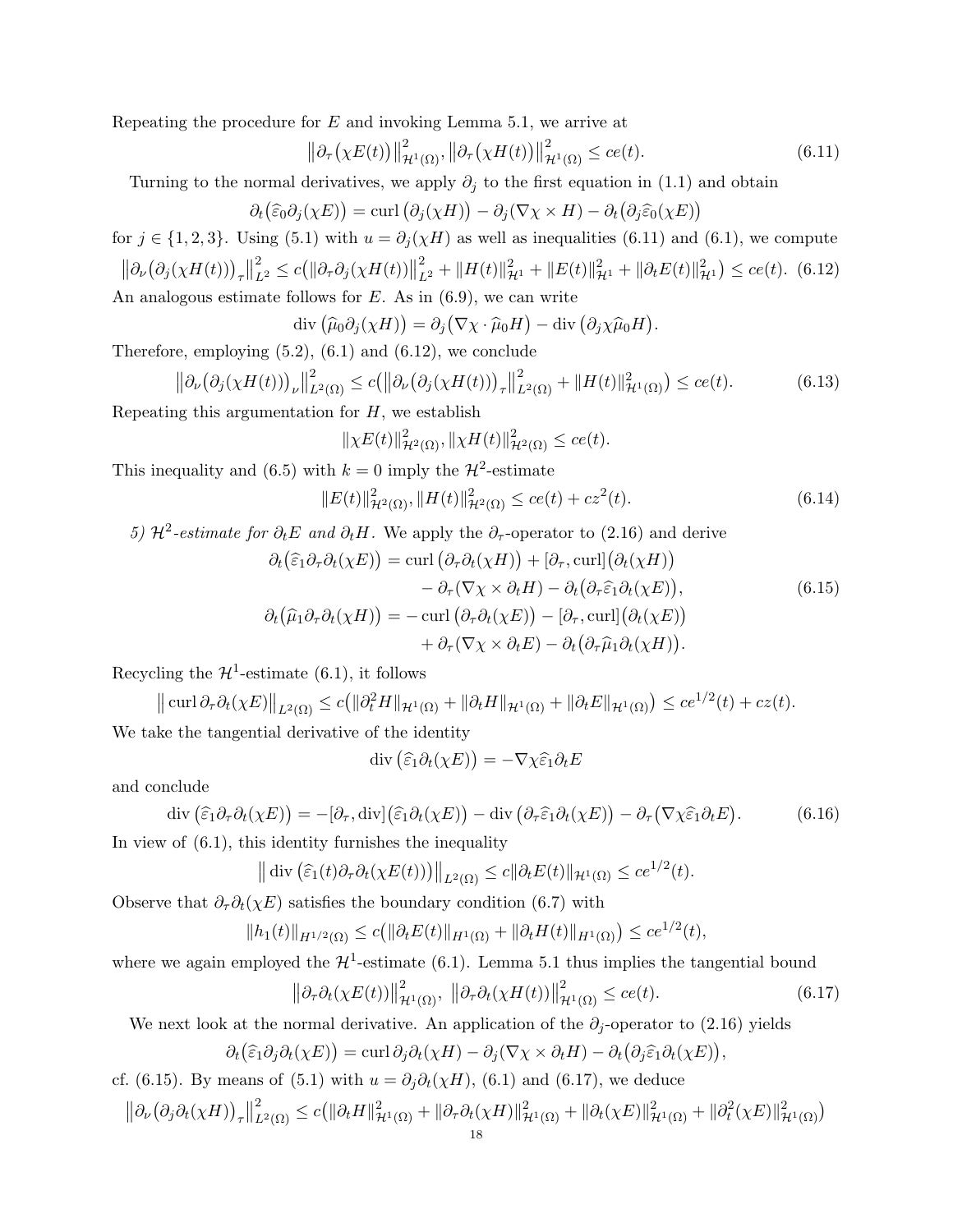$$
\leq ce(t) + cz^2(t). \tag{6.18}
$$

On the other hand, (2.18) yields

div  $(\widehat{\mu}_1 \partial_j \partial_t (\chi H)) = \partial_j (\nabla \chi \cdot \widehat{\mu}_1 \partial_t H) - \text{div} (\partial_j \widehat{\mu}_1 \partial_t (\chi H)).$ 

Exploiting  $(5.2)$ ,  $(6.1)$ ,  $(6.17)$  and  $(6.18)$ , we get the inequality

$$
\|\partial_{\nu}(\partial_j\partial_t(\chi H(t)))_{\nu}\|_{L^2(\Omega)}^2 \le c \big(\|\partial_{\tau}\partial_t(\chi H(t))\|_{\mathcal{H}^1(\Omega)}^2 + \|\partial_{\nu}(\partial_j\partial_t(\chi H(t)))_{\tau}\|_{L^2(\Omega)}^2 + \|\partial_t H(t)\|_{\mathcal{H}^1(\Omega)}^2\big) \le c e(t) + c z^2(t).
$$
\n(6.19)

A similar estimate follows in an analogous fashion for E. The bounds (6.17), (6.18) and (6.19) yield the collar estimate

$$
\|\chi \partial_t E(t)\|_{\mathcal{H}^2(\Omega)}^2, \ \|\chi \partial_t H(t)\|_{\mathcal{H}^2(\Omega)}^2 \le c e(t) + c z^2(t).
$$

Combining this with (6.5), we arrive at the  $\mathcal{H}^2$ –inequality for  $\partial_t(E, H)$ 

$$
\|\partial_t E(t)\|_{\mathcal{H}^2(\Omega)}^2, \ \|\partial_t H(t)\|_{\mathcal{H}^2(\Omega)}^2 \le c e(t) + c z^2(t). \tag{6.20}
$$

Hence, (6.6) leads to the interior bound

$$
||(1 - \chi)(E(t), H(t))||_{\mathcal{H}^{3}(\Omega)}^{2} \le ce(t) + cz^{2}(t).
$$
\n(6.21)

6)  $\mathcal{H}^3$ -estimate for E and H. As in (6.8), letting  $\partial_{\tau}^2 := \partial_{\tau_i}\partial_{\tau_j}$  for  $i, j \in \{1, 2, 3\}$ , we can write  $\partial_t(\widehat{\varepsilon}_0 \partial_\tau^2(\chi E)) = \text{curl} \,\partial_\tau^2(\chi H) + [\partial_\tau^2, \text{curl}](\chi H) - \partial_\tau^2(\nabla \chi \times H) - 2\partial_t(\partial_\tau \widehat{\varepsilon}_0 \partial_\tau(\chi E)) - \partial_t(\partial_\tau^2 \widehat{\varepsilon}_0 \chi E).$ 

Using the inequalities  $(6.14)$  and  $(6.20)$ , we derive

$$
\|\operatorname{curl} \partial_{\tau}^{2}(\chi H(t))\|_{L^{2}(\Omega)}^{2} \le c e(t) + c z^{2}(t).
$$

As before, a similar estimate can be shown for  $E$ . In the same fashion as in  $(6.9)$ , we compute

 $\text{div}\left(\widehat{\mu}_0 \partial_\tau^2(\chi H)\right) = -[\partial_\tau^2, \text{div}](\widehat{\mu}_0 \chi H) + \partial_\tau^2(\nabla \chi \cdot \widehat{\mu}_0 H) - 2 \,\text{div}\left(\partial_\tau \widehat{\mu}_0 \partial_\tau (\chi H)\right) - \text{div}\left(\partial_\tau^2 \widehat{\mu}_0 (\chi H)\right).$ Thus, on the strength of (6.14), we get

$$
\|\operatorname{div}\left(\widehat{\mu}_0(t)\partial_{\tau}^2(\chi H(t))\right)\|_{L^2(\Omega)}^2 \le c e(t) + c z^2(t).
$$

A modification of (6.7) further yields

$$
\left\|\partial_{\tau}^{2}(\chi H) \times \nu + \left(\lambda(\partial_{\tau}^{2}(\chi E) \times \nu)\right) \times \nu\right\|_{\mathcal{H}^{1/2}(\Gamma)}^{2} \le c\left(\|E(t)\|_{\mathcal{H}^{2}(\Omega)}^{2} + \|H(t)\|_{\mathcal{H}^{2}(\Omega)}^{2}\right) \le c e(t) + c z^{2}(t).
$$
  
In summary, Lemma 5.1 implies the tangential bound

$$
\|\partial_{\tau}^{2}(\chi H(t))\|_{\mathcal{H}^{1}(\Omega)}^{2}, \|\partial_{\tau}^{2}(\chi E(t))\|_{\mathcal{H}^{1}(\Omega)}^{2} \le c e(t) + c z^{2}(t). \tag{6.22}
$$

We next bound the normal derivative. In spirit of  $(6.8)$ , we obtain

$$
\partial_t(\widehat{\varepsilon}_0 \partial_\tau \partial_j(\chi E)) = \text{curl} \left( \partial_\tau \partial_j(\chi H) \right) + [\partial_\tau, \text{curl}] \partial_j(\chi H) - \partial_\tau \partial_j (\nabla \chi \times H) \n- \partial_t (\partial_\tau \widehat{\varepsilon}_0 \partial_j(\chi E)) - \partial_t (\partial_j \widehat{\varepsilon}_0 \partial_\tau(\chi E)) - \partial_t (\partial_\tau \partial_j \widehat{\varepsilon}_0(\chi E))
$$

for  $j \in \{1,2,3\}$ . A joint application of  $(5.1)$ ,  $(6.14)$ ,  $(6.20)$  and  $(6.22)$  furnishes the estimate

$$
\left\|\partial_{\nu}\left(\partial_{\tau}\partial_{j}H(t)\right)_{\tau}\right\|_{L^{2}(\Omega)}^{2} \le c e(t) + c z^{2}(t). \tag{6.23}
$$

We can treat  $E$  analogously. As in  $(6.9)$ , we compute

$$
\operatorname{div} (\widehat{\mu}_0 \partial_\tau \partial_j (\chi H)) = -[\partial_\tau, \operatorname{div}](\widehat{\mu}_0 \partial_j (\chi H) + \partial_j \widehat{\mu}_0 (\chi H)) - \operatorname{div} (\partial_\tau \widehat{\mu}_0 \partial_j (\chi H)) - \operatorname{div} (\partial_j \widehat{\mu}_0 \partial_\tau (\chi H)) - \operatorname{div} (\partial_\tau \partial_j \widehat{\mu}_0 (\chi H)) + \partial_\tau \partial_j (\nabla \chi \cdot \widehat{\mu}_0 H).
$$

Using formula  $(5.2)$  and estimates  $(2.22)$ ,  $(6.14)$ ,  $(6.22)$  and  $(6.23)$ , we estimate

$$
\left\| \partial_{\nu} \left( \partial_{\tau} \partial_{j} (\chi H(t)) \right)_{\nu} \right\|_{L^{2}(\Omega)}^{2} \le c e(t) + c z^{2}(t). \tag{6.24}
$$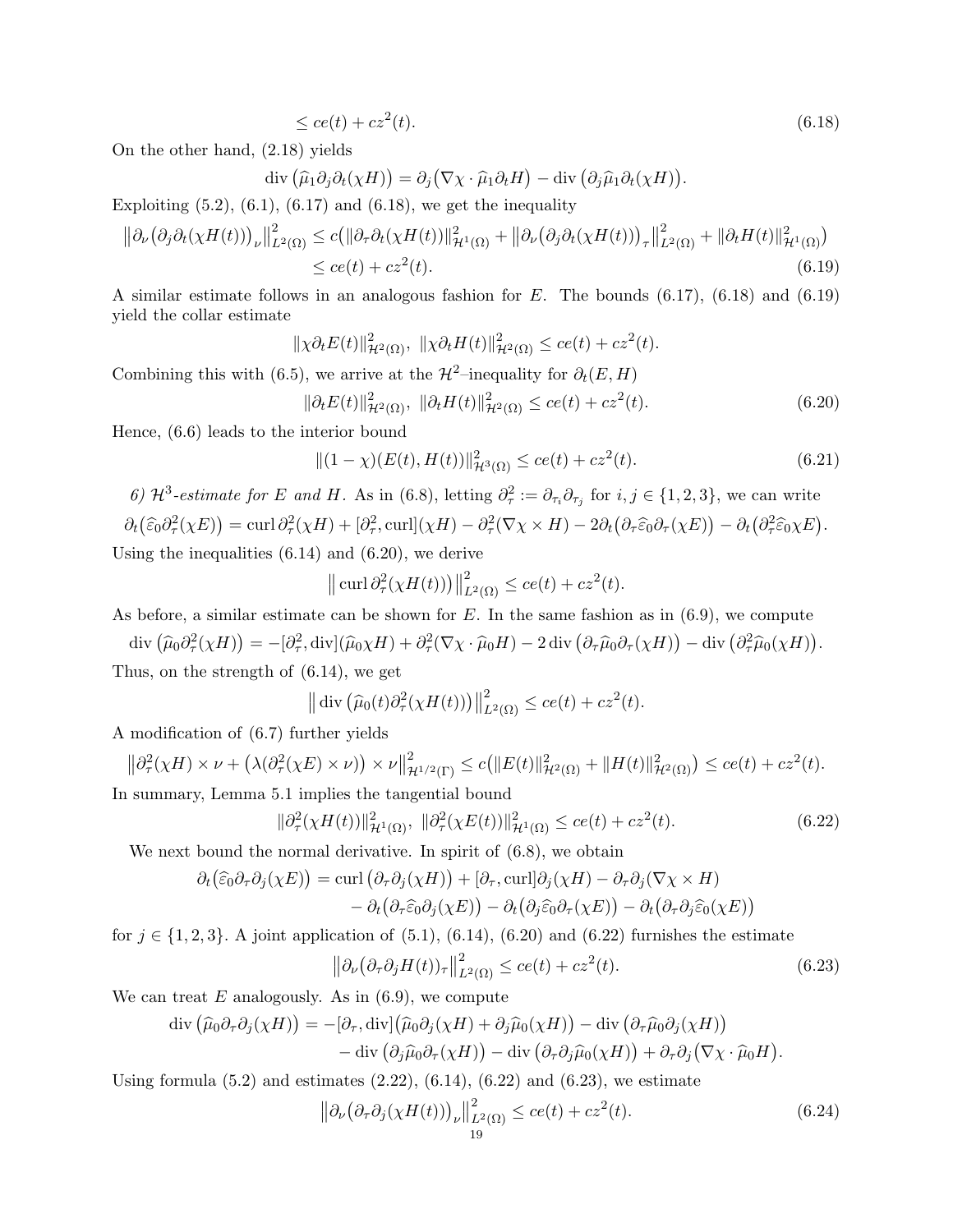The electric field E is controlled similarly. Combining  $(6.23)$  and  $(6.24)$ , we arrive at

$$
\left\|\partial_{\nu}\partial_{\tau}\partial_{j}(\chi E(t))\right\|_{L^{2}(\Omega)}^{2} + \left\|\partial_{\nu}\partial_{\tau}\partial_{j}(\chi H(t))\right\|_{L^{2}(\Omega)}^{2} \le c e(t) + c z^{2}(t). \tag{6.25}
$$

Replacing  $\partial_{\tau}$  by  $\partial_{\nu}$  in the calculations above, we treat  $\partial_{\nu}^{2}\partial_{j}(\chi E)$  and  $\partial_{\nu}^{2}\partial_{j}(\chi H)$  in the same way. Together with (6.22) and (6.25), this leads to the interior bound

$$
\|\chi E(t)\|_{\mathcal{H}^3(\Omega)}^2 + \|\chi H(t)\|_{\mathcal{H}^3(\Omega)}^2 \le ce(t) + z^2(t).
$$

This inequality and (6.21) imply the final  $\mathcal{H}^3$ –estimate

$$
||E(t)||_{\mathcal{H}^{3}(\Omega)}^{2} + ||H(t)||_{\mathcal{H}^{3}(\Omega)}^{2} \le ce(t) + z^{2}(t).
$$
\n(6.26)

The claim now follows from inequalities  $(6.1)$ ,  $(6.20)$ , and  $(6.26)$ .

### **REFERENCES**

- [1] S. Alinhac. *Blowup for Nonlinear Hyperbolic Equations*. Birkhäuser, Basel, 1995.
- [2] S. Alinhac. Blowup of small data solutions for a class of quasilinear wave equations in two space dimensions II. Acta Mat., 182:1–23, 1999.
- [3] S. Alinhac. Blowup of small data solutions for a quasilinear wave equation in two space dimensions. Ann. Math., 149:97–127, 1999.
- [4] S. Alinhac. Remarks on the blowup rate of classical solutions to quasilinear multidimensional hyperbolic system. J. Math. Pure Appl., 79:839–854, 2000.
- [5] H. Ammari and J.-C. Nédélec. Generalized impedance boundary conditions for the Maxwell equations as singular perturbations problems. Comm. Partial Differential Equations, 24:821–849, 1999.
- [6] A. Anikushyn and M. Pokojovy. Global well-posedness and exponential stability for heterogeneous anisotropic Maxwell's equations under a nonlinear boundary feedback with delay. https://arxiv.org/abs/1807.00098, 2018.
- [7] C. Bardos, A. Y. Le Roux, and J. C. Nédélec. First order quasilinear equations with boundary conditions. Comm. Partial Differential Equations, 4:1017–1034, 1979.
- [8] J. Cagnol and M. Eller. Boundary regularity for Maxwell's equations with applications to shape optimization. J. Differential Equations, 250:1114–1136, 2011.
- [9] F. Cakoni, D. Colton, and P. Monk. The Linear Sampling Method in Inverse Electromagnetic Scattering. SIAM, Philadelphia, PA, 2011.
- [10] M. Cessenat. Mathematical Methods in Electromagnetism. Linear Theory and Applications. World Scientific Publishing, River Edge (NJ), 1996.
- [11] I. Chueshov and I. Lasiecka. Generation of a semigroup and hidden regularity in nonlinear subsonic flow-structure interactions with absorbing boundary conditions. J. Abstr. Differ. Equ. Appl., 3:1–27, 2012.
- [12] M. Costabel, M. Dauge, and S. Nicaise. Corner Singularities and Analytic Regularity for Linear Elliptic Systems. Part I. http://hal.archives-ouvertes.fr/hal-00453934/en/, 2010.
- [13] P. D'Ancona, S. Nicaise, and R. Schnaubelt. Blow-up for nonlinear Maxwell equations. Electron. J. Differential Equations, Paper No. 73, 2018.
- [14] R. Dautray and J.-L. Lions. Spectral Theory and Applications. Springer-Verlag, Berlin, 2000.
- [15] M. Eller. Stability of the anisotropic Maxwell equations with a conductivity term. Evol. Equ. Control Theory. To appear.
- [16] M. Eller. Continuous observability for the anisotropic Maxwell system. Appl. Math. Optim., 55:185–201, 2007.
- [17] M. Eller, J. Lagnese, and S. Nicaise. Decay rates for solutions of a Maxwell system with nonlinear boundary damping. Comput. Appl. Math., 21(1):135–165, 2002.
- [18] M. Eller, J.E. Lagnese, and S. Nicaise. Stabilization of heterogeneous Maxwell's equations by linear and nonlinear boundary feedbacks. Electronic J. Differential Equations, 21:1–26, 2002.
- [19] M. Eller and D. Toundykov. Carleman estimates for elliptic boundary value problems with applications to the stabilization of hyperbolic systems. Evol. Equ. Control Theory, 1(2):271–296, 2012.
- [20] O. Guès. Problème mixte hyperbolique quasi-linéaire caractéristique. Comm. Partial Differential Equations, 15(5):595–645, 1990.
- [21] S. Jiang and R. Racke. Evolution Equations in Thermoelasticity. Chapman & Hall/CRC, Boca Raton, 2000.
- [22] F. John. Blowup for quasilinear wave equations in three space dimensions. Comm. Pure. Appl. Math.,  $34:29-51$ , 1981.
- [23] T. Kato. The Cauchy problem for quasi-linear symmetric hyperbolic systems. Arch. Ration. Mech. Anal., 58(3):181–205, 1975.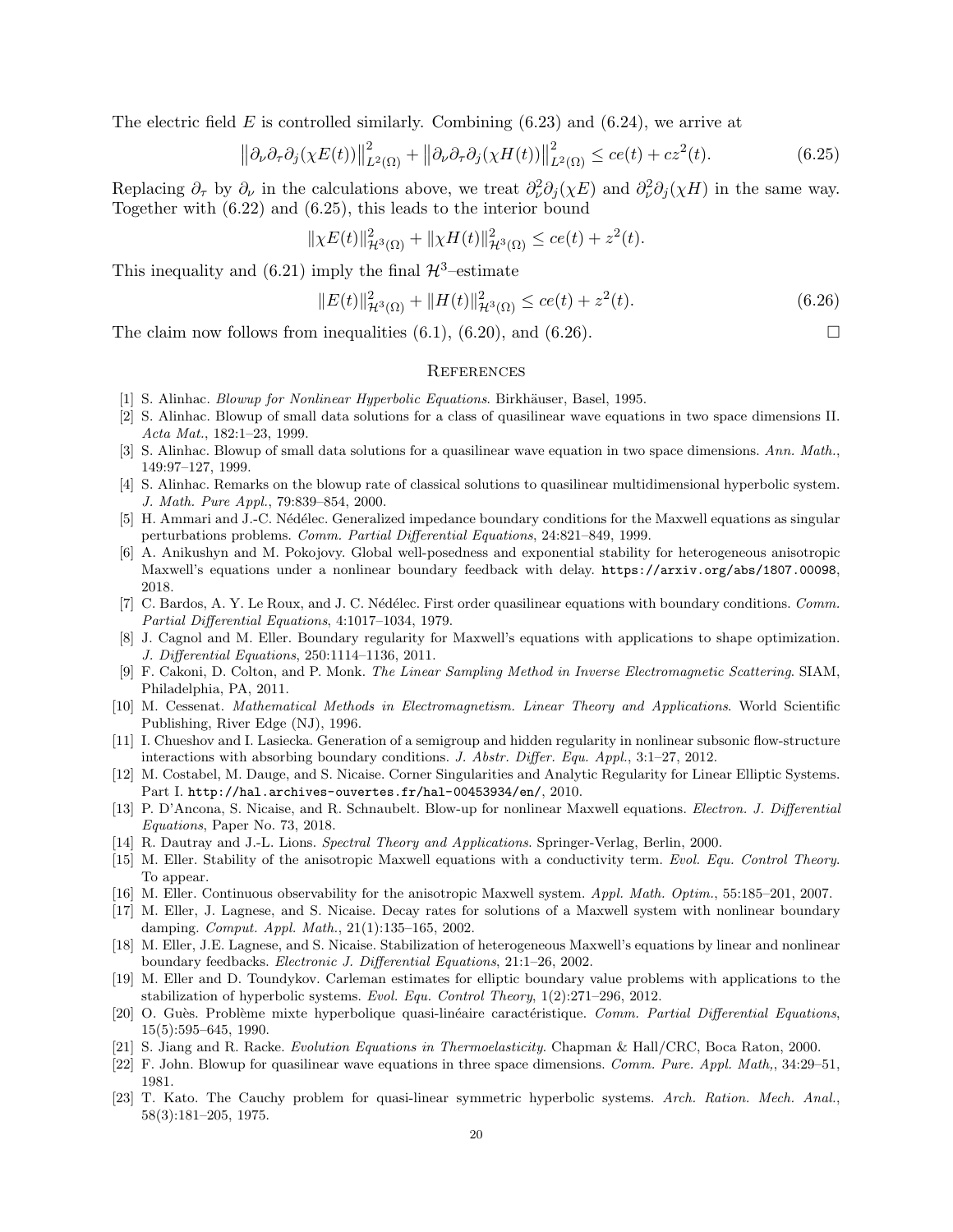- [24] S. Kawashima, T. Yanagisawa, and Y. Shizuta. Mixed problems for quasi-linear symmetric hyperbolic systems. Proc. Japan Acad. Ser. A Math. Sci., 63(7):243–246, 1987.
- [25] V. Komornik. Boundary stabilization, observation and control of Maxwell's equations. Pan-American Math. J., 4:47–61, 1994.
- [26] I. Kukavica, A. L. Mazzucato, and A. Tuffaha. Sharp trace regularity for an anisotropic elasticity system. Proc. Amer. Math. Soc., 141(8):2673–2682, 2013.
- [27] J. Lagnese. Exact controllability of Maxwell's equations in a general region. SIAM J. Control Optim., 27(2):374– 388, 1989.
- [28] I. Lasiecka, J.-L. Lions, and R. Triggiani. Non-homogeneous boundary value problems for second order hyperbolic operators. J. Math. Pures Appl., 65:149–192, 1986.
- [29] I. Lasiecka, R. Marchand, and T. McDevitt. Boundary control and hidden trace regularity of a semigroup associated with a beam equation and non-dissipative boundary conditions. Dynam. Systems Appl., 21:467–490, 2012.
- [30] I. Lasiecka, M. Pokojovy, and R. Schnaubelt. Exponential decay of quasilinear Maxwell equations with interior conductivity. https://arxiv.org/abs/1810.12390, 2018.
- [31] I. Lasiecka, M. Pokojovy, and X. Wan. Global existence and exponential stability for a nonlinear thermoelastic Kirchhoff-Love plate. Nonlinear Anal. Real World Appl., 38:184–221, 2017.
- [32] I. Lasiecka, M. Pokojovy, and X. Wan. Long-time behavior of quasilinear thermoelastic Kirchhoff-Love plates with second sound. https://arxiv.org/abs/1811.01138, 2018.
- [33] I. Lasiecka and D. Toundykov. Semigroup generation and "hidden" trace regularity of a dynamic plate with non-monotone boundary feedbacks. Commun. Math. Anal., 8(1):109–144, 2010.
- [34] I. Lasiecka and R. Triggiani. Sharp regularity theory for second order hyperbolic equations of Neumann type. Part I. L<sup>2</sup> nonhomogeneous data. Ann. Mat. Pura Appl., IV:285–367, 1990.
- [35] I. Lasiecka and R. Triggiani. Regularity theory of hyperbolic equations with non-homogeneous Neumann boundary conditions. II. General boundary data. J. Differential Equations, 94(1):112–164, 1991.
- [36] F. Linares and G. Ponce. *Introduction to Nonlinear Dispersive Equations*. Springer-Verlag, New York, 2nd edition. 2015.
- [37] S. Lucente and G. Ziliotti. Global existence for a quasilinear Maxwell system. Rend. Istit. Mat. Univ. Trieste, 31(suppl. 2):169–187, 2000.
- [38] S. A. Messaoudi, M. Pokojovy, and B. Said-Houari. Nonlinear damped Timoshenko systems with second sound – global existence and exponential stability. *Math. Methods Appl. Sci.*,  $32(5):505-534$ ,  $2009$ .
- [39] J. Moloney and A. Newell. *Nonlinear Optics*. Westview Press. Advanced Book Program, Boulder, CO, 2004.
- [40] J. E. Muñoz Rivera and R. Racke. Smoothing properties, decay, and global existence of solutions to nonlinear coupled systems of thermoelastic type. SIAM J. Math. Anal., 26:1547–1563, 1995.
- [41] J. E. Muñoz Rivera and R. Racke. Large solutions and smoothing properties for nonlinear thermoelastic systems. J. Differential Equations, 127:454–483, 1996.
- [42] J. E. Muñoz Rivera and R. Racke. Mildly dissipative nonlinear Timoshenko systems Global existence and exponential stability. J. Math. Anal. Appl., 276:248–278, 2002.
- [43] S. Nicaise and C. Pignotti. Boundary stabilization of Maxwell's equations with space-time variable coefficients. ESAIM Control Optim. Calc. Var., 9:563–578, August 2003.
- [44] S. Nicaise and C. Pignotti. Internal stabilization of Maxwell's equations in heterogeneous media. Abstr. Appl. Anal., 2005(7):791–811, 2005.
- [45] S. Nicaise and C. Pignotti. Partially delayed stabilizing feedbacks for Maxwell's system. Adv. Differential Equations, 12(1):27–54, 2007.
- [46] T. Ohkubo. Well posedness for quasi-linear hyperbolic mixed problems with characteristic boundary. Hokkaido Math. J., 18(1):79–123, 1981.
- [47] K. D. Phung. Contrôle de stabilization d'ondes électromagnétiques. ESAIM Control Optim. Calc. Var., 5:87–137, 2000.
- [48] R. H. Picard and W. M. Zajaczkowski. Local existence of solutions of impedance initialboundary value problem for nonlinear maxwell equations. Math. Methods Appl. Sci., 18(3):169–199, 1995.
- [49] R. Racke. Lectures on Nonlinear Evolution Equations: Initial Value Problems. Birkhäuser, Basel, 2015.
- [50] R. Racke and Y. Ueda. Nonlinear thermoelastic plate equations Global existence and decay rates for the Cauchy problem. J. Differential Equations, 263:8138–8177, 2017.
- [51] J. Rauch. Symmetric positive systems with boundary characteristic of constant multiplicity. Trans. Amer. Math. Soc., 291(1):167-187, 1985.
- [52] R. Schnaubelt and M. Spitz. Local wellposedness of quasilinear Maxwell equations with absorbing boundary conditions. http://arxiv.org/abs/1812.03803, 2018.
- [53] R. Schnaubelt and M. Spitz. Local wellposedness of quasilinear maxwell equations with conservative interface conditions. http://arxiv.org/abs/1811.08714, 2018.